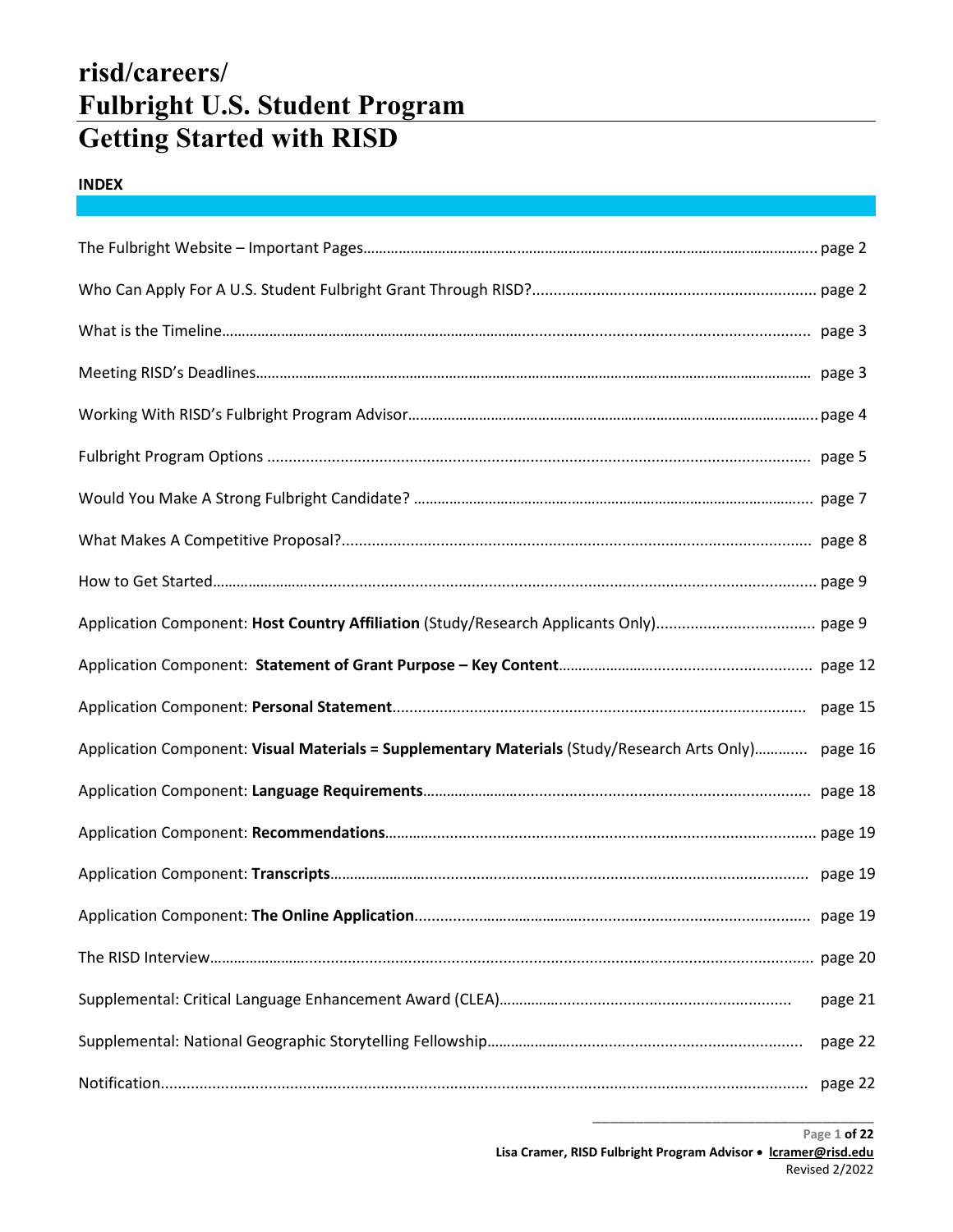You will need to review the Fulbright website in detail and refer to it often. Be sure you are on the Fulbright U.S. Student Program website (not the Fulbright Scholars website or a host country Fulbright website). **Start here**: [https://us.fulbrightonline.org](https://us.fulbrightonline.org/)

These are some of the most important pages to get you started:

- **Specific Country Information & Requirements:** <https://us.fulbrightonline.org/countries>
- **Application Components:** <https://us.fulbrightonline.org/applicants/application-components>
- **Visual Materials = Supplementary Materials:** [https://us.fulbrightonline.org/required-supplementary](https://us.fulbrightonline.org/required-supplementary-materials-for-arts-applicants)[materials-for-arts-applicants](https://us.fulbrightonline.org/required-supplementary-materials-for-arts-applicants)
- **Competition & Selection:** <https://us.fulbrightonline.org/about/competition-selection>
- **Statistics by Country:** <https://us.fulbrightonline.org/statistics>
- **Applicant Information Sessions:** <https://us.fulbrightonline.org/applicants/information-sessions>
- **Tutorials and Recorded Webinars:** <https://us.fulbrightonline.org/about/videos-tutorials>
- **Fulbright Program Officers:** <https://us.fulbrightonline.org/contact-us>

## **WHO CAN APPLY FOR A U.S. STUDENT FULBRIGHT GRANT THROUGH RISD?**

Enrolled Seniors, Fifth Years, and Graduate Students, and recent alumni up to three years after graduation may apply through RISD. Students may begin the application process in their Junior year but cannot submit an application until the fall of their Senior year. Applicants must have a bachelor degree before the start of the grant and must be a U.S. citizen.

- **ENROLLED:** Enrolled students should apply through their institution and must meet all required RISD deadlines.
- **AFFILIATED:** Recent alumni (up to three years after graduation) are eligible to apply through RISD if they meet all required internal deadlines; however, our services may be impacted by capacity.
- **AT-LARGE:** Alumni who do not meet RISD's required deadlines and/or who wish to not affiliate with RISD, may apply "at-large." Depending on time and resources available, a RISD Careers Advisor may review one draft of your application statements and provide feedback. Fulbright welcomes at-large applicants. In fact, some schools do not have a Fulbright Program Advisor and most do not offer the extensive Fulbright services we do. Most schools only serve graduating students or perhaps alumni one year out.

## **Do enrolled undergraduates or enrolled graduates or alumni applicants have an advantage?**

The Fulbright Study/Research grant does not have categories by degree level. Fulbright looks for a diverse group of awardees in terms of program of study, type of project, and degree level. While most countries prefer a representation from all degree levels, some do have restrictions, which are indicated in their country page. Graduating seniors are not measured against more advanced students and need not demonstrate a project as thoroughly developed as graduate students.

All applicants, but especially, bachelor's level applicants, should be careful to not present yourself as the expert, which you are most likely not. You are there to study and learn from the country and community. Reasonable and humble goals will be better received over grandiose, pie in the sky ambition. Bachelor's level applicants should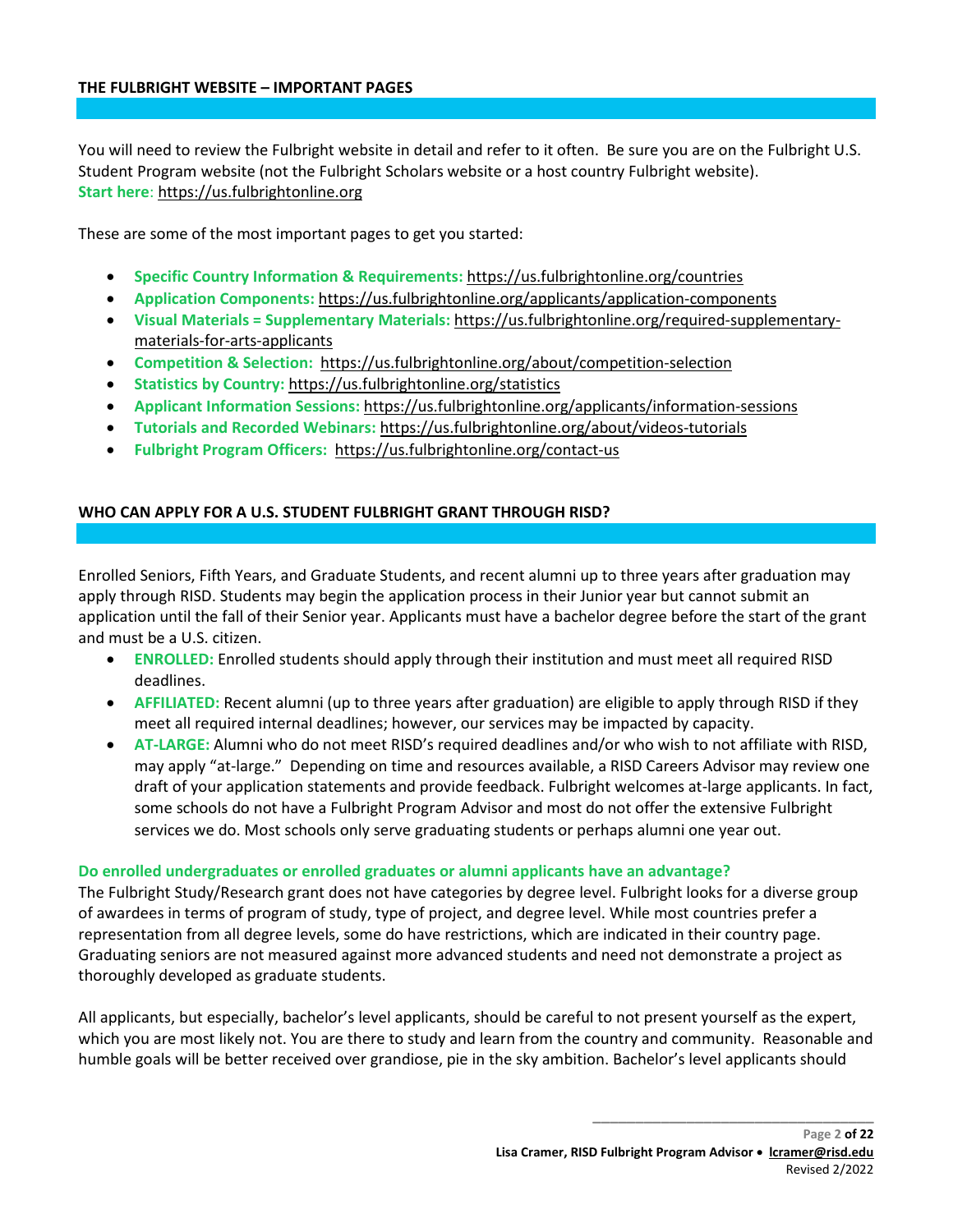have detailed letters of affiliation, strong support, and clear structure. For all applicants, the expectation of faculty engagement must be reasonable. Faculty support is often not the same as at your home institution.

Candidates who have up to seven years of professional study and/or experience in the field in which they are applying will be considered. Those with more than seven years of experience should apply to the Fulbright Scholar Program<https://cies.org/>

## **WHAT IS THE TIMELINE?**

Developing a compelling Fulbright application takes time, energy, and commitment. You aren't working on a Fulbright application every day or even every week; but it is a long process as you build your research, project design, and portfolio, and, you wait for feedback, news from potential affiliations, and news from Fulbright.

Check for exact dates and follow the **RISD Fulbright Checklist & Deadlines**, which is updated every April and found here[: https://careercenter.risd.edu/fulbright](https://careercenter.risd.edu/fulbright)

To briefly outline the timeline…

- You will start working on your Fulbright ideas and research in the winter or spring maybe even earlier.
- Things will intensify during the summer as you pull all the pieces together into an application package.
- You will submit early fall.
- Then the FOLLOWING winter, you will find out if you are Semi-Finalist and if your application is moving to the host country for review.
- A few months later, in the spring, you will be notified of Fulbright's decision.
- Grants begin late summer or fall a year after you submitted. Or even the winter of the NEXT year for some countries.

## **Once you start the application process the grant is a good year or so away!**

#### **MEETING RISD DEADLINES**

Because RISD is responsible for arranging for your Fulbright interview and evaluation, **applicants applying through RISD must meet RISD's internal deadlines.** Developing a Fulbright proposal is not something you can do at the last minute. It often takes applicants 1-2 years to develop a strong proposal. In addition, obtaining support from faculty and developing affiliate relationships during the summer can be very challenging. Consider that many countries have a culture of long holidays in the summer and holiday means a real break. You may find that affiliate contacts are not available particularly mid-July to early September. Be sure to review the RISD Checklist & Deadlines carefully. **Print it and put it on your fridge!** <https://careercenter.risd.edu/fulbright>

You will notice that RISD required deadlines will include the word "by." **We STRONGLY encourage you to submit documents before the deadlines.** This will provide you with earlier reviews meaning more time to re-draft, incorporate feedback, fine-tune, and move on your next draft or the next application component. Keep in mind that when a large number of applicants submit right on the deadline, it can take 3 weeks for you to receive a review and response. In order to support RISD applicants effectively, efficiently, and fairly we need to stick to internal deadlines. If you cannot meet RISD's internal deadlines and you are welcome to apply at-large.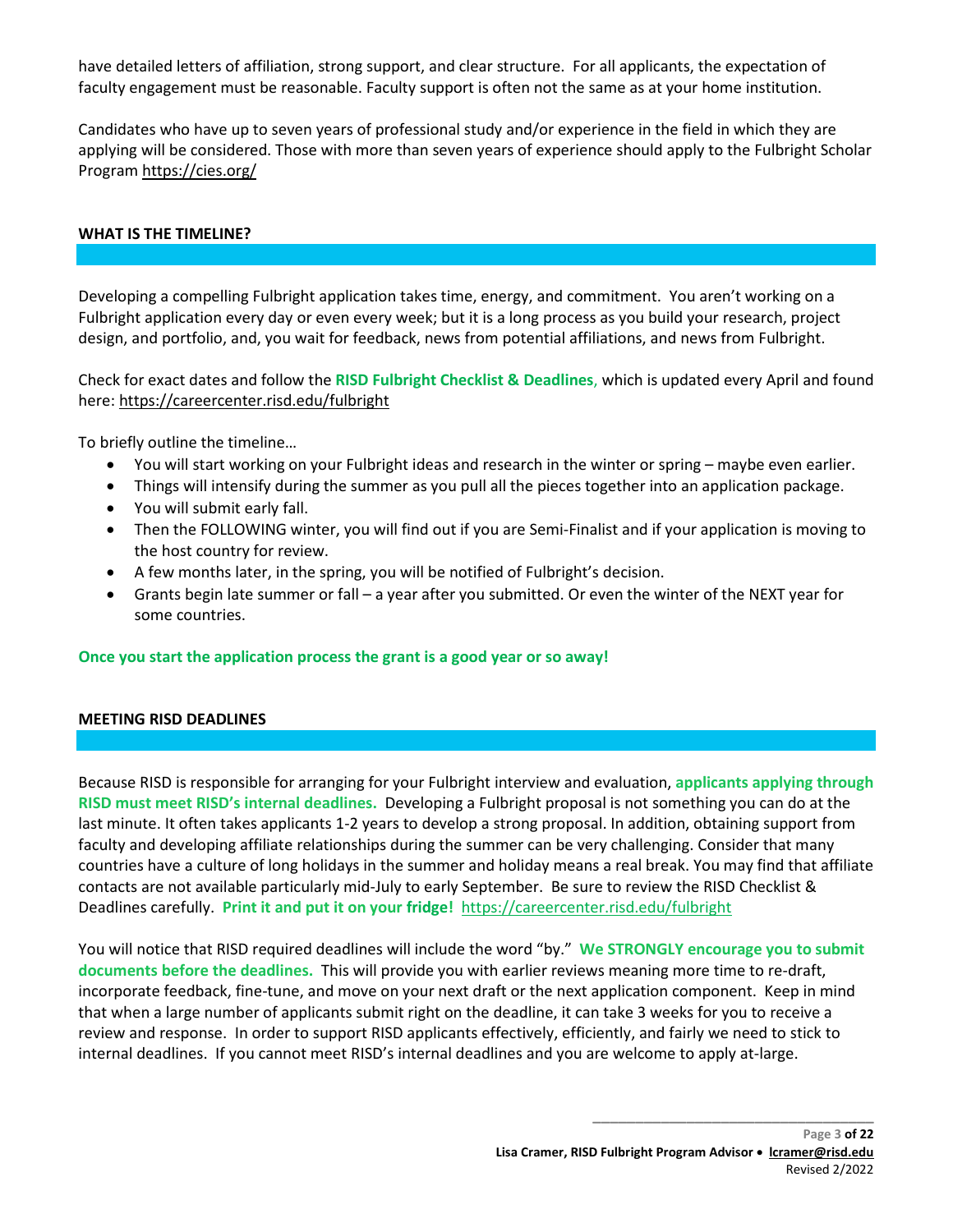#### **WORKING WITH RISD'S FULBRIGHT PROGRAM ADVISOR**

RISD believes the Fulbright mission aligns well with RISD student and alumni interests, values, and talents. RISD is committed to supporting this intensive grant with extensive services, not offered by many schools. If you apply through RISD, the RISD Fulbright Program Advisor (FPA) will support you through all steps of the Fulbright application process – from developing your project idea to advice on proposal structure and editing. I'm RISD's FPA – My name is Lisa Cramer and I work in the RISD Career Center. I am here to assist you in creating an effective, competitive proposal. Advising can be done in person, via Zoom, and/or email. Appointments can be made at: **<https://careercenter.risd.edu/meet-us>**

The application process is demanding. It requires the coordination of many components, time for reflection, and careful refinement. It will require numerous drafts of your statements. Applicants revise their statements anywhere from 7-15 times. **To make this process as smooth as possible and to support all applicants effectively, efficiently, and fairly, here are a few things that will help us work together:**

- You are at the beginning stage and excited about this opportunity but don't know where to start? Review the RISD Career Center Fulbright site, the RISD Fulbright site, the U.S. Fulbright Student Program site, and attend a RISD Fulbright Information Session. Then make an appointment with a RISD Career Center Advisor. We are happy to help you narrow your ideas and consider your country choices.
- You have started the process but feel stuck, have run into an obstacle, have questions that are building, or you want to talk about an idea? Make an appointment with me.
- You have a specific question or have an update for me? Send me an email.
- You want me to review something BEFORE a scheduled meeting? Send it to me at least 3-4 work days in advance and I will try to schedule time to review before we meet.
- You have made progress on a draft and are ready for edits? Send me your document ideally as a word.doc; other text formats are fine but please do not send as a PDF as I will have to convert to Word and then often must clean up formatting that didn't transfer. Only send complete documents ready for editing; avoid sending parts or individual paragraphs.

## **Here are a few things to know about how I will review your statements:**

- The schedule on the RISD Checklist & Deadlines incorporates a number of reviews by the FPA. To make this possible, I also have to carefully follow the RISD Checklist & Deadlines. As time permits, I will review additional drafts but I will make sure all timely applicants receive a review as scheduled first.
- I will set specific time aside to edit your drafts and will do my best to get back to every applicant within two weeks. However, RISD students can be a bit on the last minute side. If I receive everyone's drafts on the date due, I will not be able to review and respond to everyone within two weeks. In these cases, I will prioritize based on date and time received. Whenever possible, I will let you know when I plan to review your statement. Consider that if you submit your drafts early, they will be reviewed earlier giving you more time to revise. Depending on the size of the applicant pool, other fabulous RISD Career Center Advisors may jump in to help review drafts.
- I'm not the expert in your discipline or in the 140+ countries. It is up to you to research and understand the context, know the facts, and navigate the country/culture nuances. You tell me! I'm not your professor, I'm your teammate. I ask questions to get you thinking and considering various audiences.
- When reviewing your statements, I add comments and suggestions into the body of your statements highlighted in blue and then return them to you for your consideration. You are responsible for reviewing and understanding the suggestions, and deciding which changes to make. YOUR voice and passion for the project must be evident.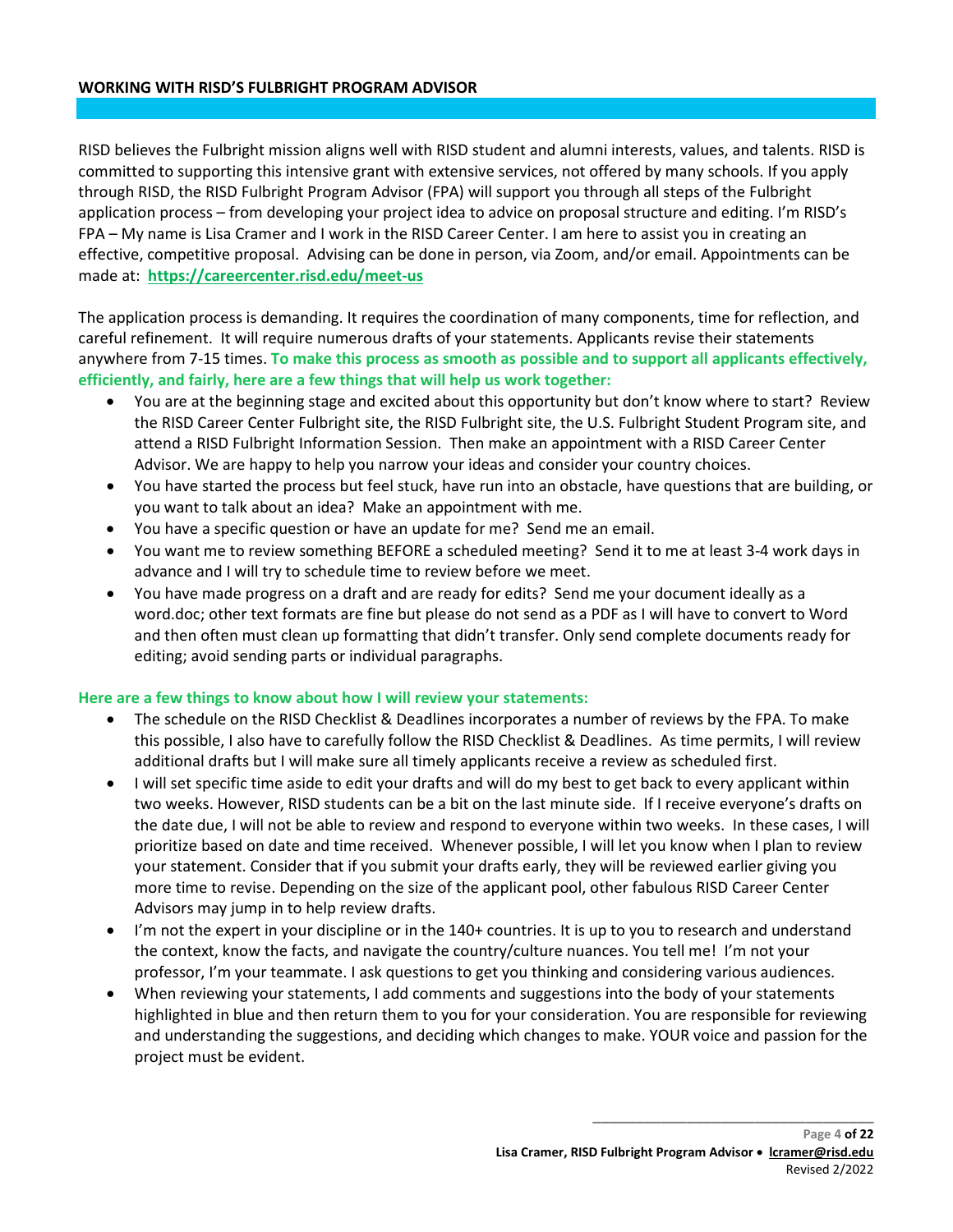- Because I'm reviewing statements from many applicants at various stages, I don't have time to carefully edit my edits. My brain works faster than my hands. If something is unclear, please ask for clarification. If something is troubling you, please let me know. It could be a misunderstanding.
- I do not professionally proofread your draft statements. I will fix typos and grammar errors I catch, and offer style suggestions for clearer sentence structure and order where I can; but I am an advisor not an editor. You most definitely do not have to accept all my suggestions. My primary review purpose is to make sure you are addressing all Fulbright Key Content (see below) for a solid proposal.

Remember I am only one voice, only one opinion. **Be sure to seek support and advice from others.** At the same time, consider the feedback you receive carefully. Everyone who looks at your proposal will see different things, and have different perspectives and advice. Consider suggestions thoughtfully, but this is your application, this is your project, these are your ideas. Be true to yourself, your style, and your project.

- Consult with **professors** in your department and/or in other disciplines related to your project (Liberal Arts professors, for example) to develop your idea. Their knowledge of your studio discipline and topics will help expand and deepen your research and project development.
- Meet with the RISD **Center for Arts & Language** staff at various stages of your proposal writing process early brainstorming, outlining, drafting, revising. Writing is as much a tool for figuring things out in process as it is a final product of persuasion. While the RISD Center for Arts & Language is closed for peer tutoring in the summer, staff members are available to meet with Fulbright applicants to help you brainstorm, outline, draft, and revise.
- Meet with **RISD Global** to determine any RISD connections in your country choice and to help you develop your affiliate.
- Enlist other reviewers such as a mentor, a peer, family members, or a Fulbright recipient who you trust to offer honest, constructive feedback but will not steer you away from your purpose or the Fulbright mission.

# *This is YOUR grant. YOU are responsible for your proposal, the process, and the words.*

Do consider that heavily edited, overly polished proposals may raise red flags with Fulbright reviewers.

# **FULBRIGHT PROGRAM OPTIONS**

# **STUDY/RESEARCH**

- **Arts or Academics:** Applicants may apply under the Academic, or the Creative and Performing Arts track. Which track depends on the nature of your project and how you frame it.
	- o **Arts:** Fulbright welcomes artists from all disciplines. They believe artists embrace cultural engagement, are fantastic ambassadors, and often have the biggest impact in the grant year. Most RISD applicants apply under the Arts. Not only is this the obvious fit for RISD students and alumni, but this route allows you to submit visual materials. Your work can make a strong case and help support your project ideas. Your project should have a clear, specific focus on your growth as an artist/designer. How will you "improve your craft"? You should be participating as an artist/designing and taking your work to a new level rather than only being inspired or influenced by the host country. Arts applicants can propose research too but that research should be through the lens of the arts - practicing, learning, observing, applying, making, and interacting. Arts applicants can propose: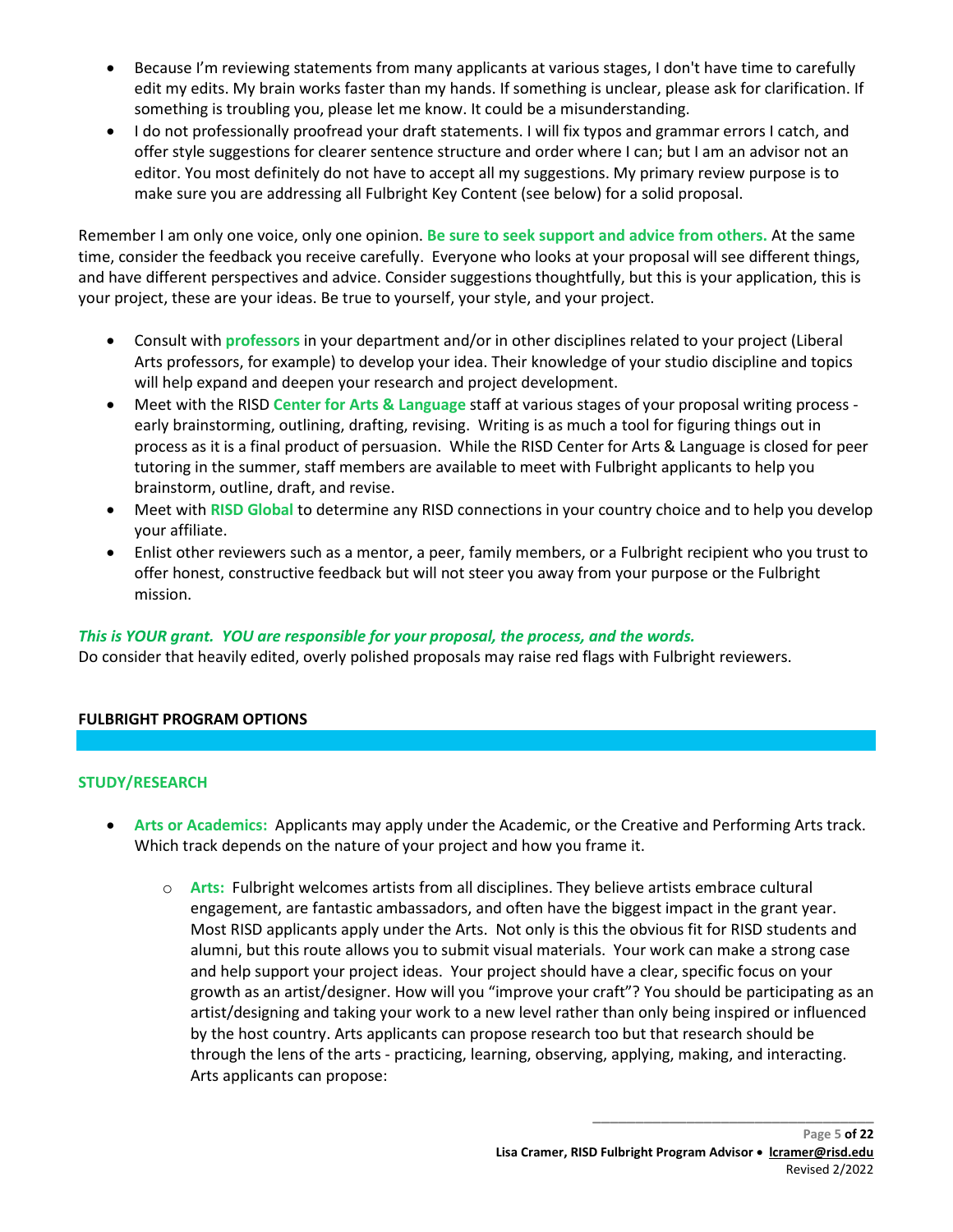- An independent project which will advance their artistic abilities.
- Enrollment in a degree-granting program in a practicing or performing arts field. Note: if the graduate program requires a portfolio for admission, then you should definitely apply under the arts.
- **Taking courses to improve their craft as a non-degree seeking student while conducting** an independent project.
- o **Academic:** If your project leans on the "study of" side and it is not about making or furthering your craft, you could consider applying under the Academic route. However, do keep in mind that you need the proper academic credentials and you will be competing with applicants with degrees in academic fields who have conducted serious academic research. Once you move to the academic world your work will be required to meet academic research standards. Also, if you apply under Academics, you cannot submit visual materials
- **Study / Research Open Independent, Graduate Enrollment, or Open Hybrid:** Each country has outlined requirement and/or preferences for the type of Study/Research grants projects they are interested in. There are basically three broad types with lots of gray area in between.
	- $\circ$  Open study/research Independent is the traditional Fulbright award in which you design a project from beginning to end that allows you to work with people of the host country to mutually advance in your field of interest.
	- $\circ$  Graduate enrollment is an option in a number of countries. In this case the program, activities, and outcomes are set – its graduate study. However, you still make a case for… why Fulbright? What is the meaningful cross-cultural exchange? Why this country? How is this something you can't do in the U.S.? You have to make a strong case for this isn't just being about funding for graduate study and that your exploration goes beyond the institution of graduate study. And, for most countries, you also have to apply and be accepted to the university program – usually through the school's separate process. You also may or may not have to pay tuition.
	- o Open study/research Hybrid are what most RISD Fulbrighter do. Most have some connection to a university, academy, or institution in which there is some structured class or workshop learning. Perhaps as a visiting scholar or more loosely associated. Plus, there is some sort of independent mission / burning learning question exploration. Usually, to do this effectively, RISD applicants have secondary affiliates which get them out in the community exploring, practicing, and applying their skills and learning.

# **ENGLISH TEACHING ASSISTANTSHIPS**

The English Teaching Assistant (ETA) Program places recent college graduates and young professionals as English teaching assistants in primary/secondary schools, or universities overseas who will work to improve foreign students' English language abilities and knowledge of the U.S. while also having the opportunity to increase your language skills and knowledge of the host country. Some countries have structured teaching programs but many countries allow plenty of time for country engagement, extracurricular activities, and even project research alongside the teaching commitment. Usually applicants do not have a choice in the school placement within the country so any research project or activities of interest proposed must be flexible geographically. Review the country summary page carefully. Strong English skills are required and other language requirements as per country apply. Showing your interest in the host country language is important. While learning a new language should not be your primary purpose or distract from your work, incorporating ways to learn or practice the language to enhance your experience may be a good idea.

The ETA Program is a great route to a cross-cultural/international experience and springboard to the next step in your path. The ETA program may also be a good option for BFA/BA applicants in countries where higher level degree students are preferred for the Study/Research grant. However, your experience, preparedness, and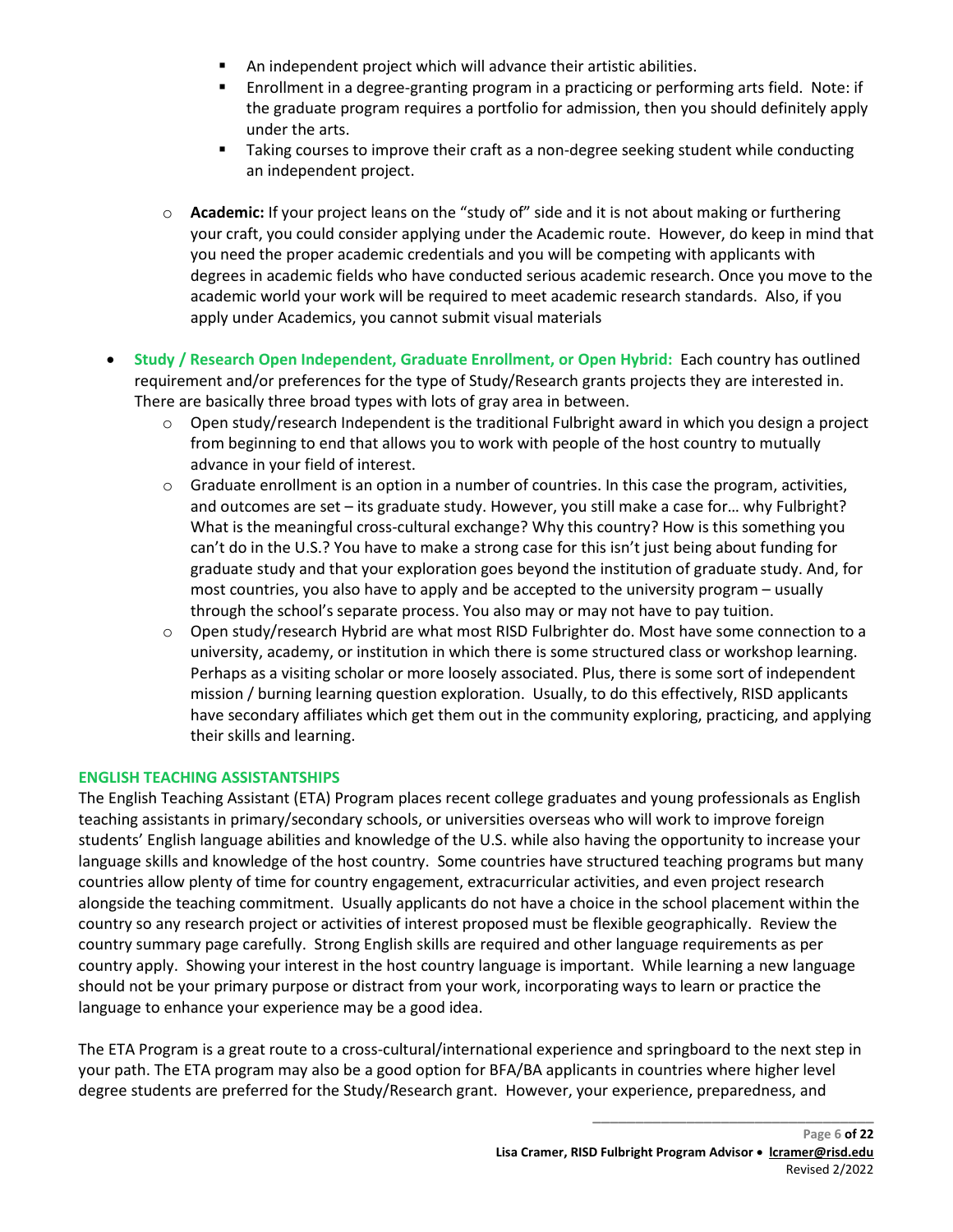interest in teaching English to non-native speakers must be strong and clear. **Teaching should be the focus on your purpose statement, and you must clearly describe what you will be able to bring to the classroom in the host country and explain any ideas you have on how to reach students coming from a different pedagogical tradition.** It is also important to articulate how a year of teaching English to non-native speakers will impact your career and educational trajectory.

## **WOULD YOU MAKE A STRONG FULBRIGHT CANDIDATE?**

## **First, are you eligible?**

- Applicants must be U.S. citizens at the time of application.
- Applicants must hold a bachelor's degree or the equivalent by the beginning date of the grant. Preference is given to applicants who have received most of their undergraduate education in the United States.
- Applicants must have sufficient language proficiency of the host country to carry out the proposed project. It is recommended that applicants have at least a hospitality level knowledge of the language before commencing the grant.
- Having a solid academic and/or professional record is a factor, however, there is no minimum GPA (a B average is good rule of thumb).
- Candidates who have not resided or studied in the country to which they are applying for more than six months, not counting undergraduate study abroad, are preferred. Applicants who have had extensive previous foreign experience in the host country and/or have had the opportunity for considerable time abroad are at a competitive disadvantage, but still eligible.
- Candidates proposing a project in a country of their heritage are more than welcome. You should make it clear though that you haven't spent extensive time in the country (or perhaps that it was a long time ago) and that this isn't an opportunity to visit family. Keep in mind that Fulbright is interested in supporting NEW cultural experiences. If you have a strong connection and family ties to a country, maybe consider another country for a Fulbright experience.
- Confirm that you meet any special country requirements by carefully reviewing the host country page at: <https://us.fulbrightonline.org/countries>

## **Then ask yourself…**

- Are you prepared to spend your time and energy on a Fulbright application? Selected candidates are generally those who begin the application process early and are disciplined. As with any grant, and especially the Fulbright, successful proposals are well-researched and well-thought-out.
- Why do you want to research or study internationally? You need to explain the importance and relevance of your project in relation to the host country. Why do you need to conduct your study/research there? Why this country? Why this affiliation? Why you?
- What do you have to offer? You will learn and gain a lot, no doubt but what do you have to offer? What can you bring to the table? What is the exchange element?
- Are you interested in the host country beyond your project and how will you immerse yourself in the culture? Remember that this is a cultural exchange program and you will be a cultural ambassador. It is important that your enthusiasm for the country and interest in engaging with the people is authentic.
- Are you ready for this experience and can you prove it? Fulbright is looking for mature students with the ability to carry out independent projects. You should be prepared artistically, academically, and linguistically. Fulbright is looking for flexible, adaptable, open-minded students who are looking to learn from and make contributions to the host country. And remember, show – through examples and experiences – don't tell.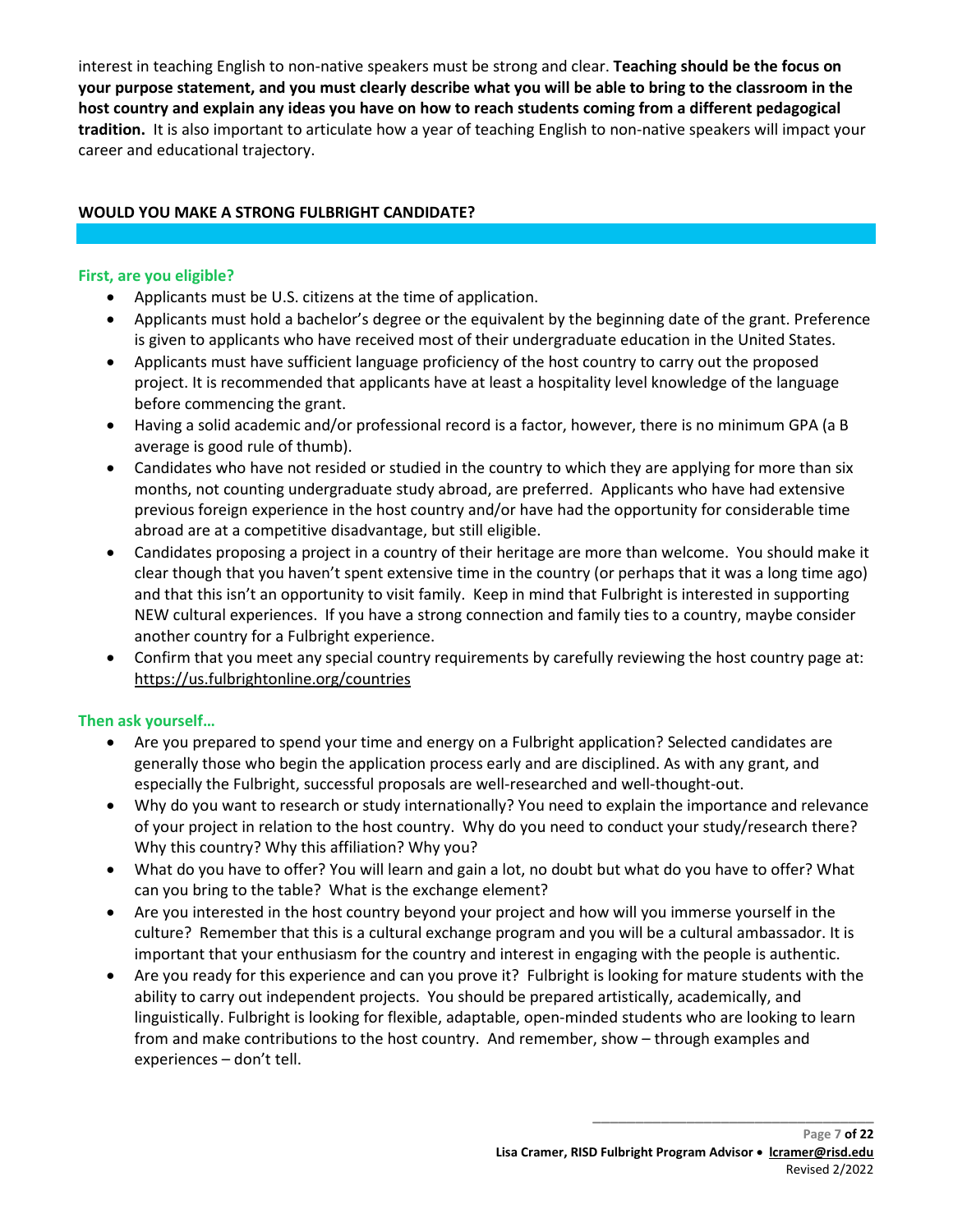#### **WHAT MAKES A COMPETITIVE PROPOSAL?**

Developing a competitive proposal is not a science and there isn't a formula. It is a very human, unique process. There is no one way, no one answer. All pieces of the application are important. Fulbright reviewers spend hours carefully reviewing every component of your application. In general, the selection is a balance between an applicant's talent, project creativity/ uniqueness, feasibility, and an investment in cultural exchange.

#### **What will make your proposal stand out?**

- **Cultural Exchange:** Fulbright is at its core a cultural exchange program. Your project is a means for you to engage in a meaningful way. Fulbright is interested in knowing how – outside of the academic world or outside of your field – you will engage in the community. They want to know that you are interested in the host country people and culture. They appreciate well-rounded candidates with diverse skills and interests who will engage in a variety of ways.
- **Impact:** Develop a project that is not only about you and your work. There needs to be an exchange element. The impact doesn't have to be grandiose; you don't have to save the world. But what can you give back? How might you make a difference? What might the impact be on the community and/or your affiliate? How will you share and participate but not impose? Many RISD applicants are interested in social justice and having a positive impact on community, but don't try to be the hero and don't make big country generalizations.
- **Connections:** Show clear connections between your project, visual materials, background, and host country interest. It is okay if your path has not been a straight line or even if you are crossing disciplines. But don't make reviewers read between the lines. Make the connections for them. Why does this make sense for you? For your project topic? In this country? With this affiliate? Why is this proposed project the perfect fit for you now? Everything in the application should support your Statement of Grant Purpose. Avoid repeating across components but rather offer a cohesive narrative.
- **Relevance:** So what? Why is this compelling? Why is this important? To you? The host country? Your affiliate? The community? Society at large? Competitive projects are contemporary, timely, and reflect what is going on in the world. In addition, you want to maximize your limited space and not be repetitive across components. Everything should be included for a reason. Every word counts. Ask yourself why am I telling them this? What is the connection to my proposal?
- **Feasibility:** Propose a project that is focused and clear, activities that are reasonable, and goals that are attainable. Focus on a single topic. You have only one or two pages to make it clear that you have the skills, time, and resources to undertake this project. Demonstrate your language skills and/or that you understand the importance of language in strengthening relationships and enhancing your experience. Address how any space, facilities, equipment, and material needs will be met.
- **Innovative:** Consider not only new, unique, or under developed/exposed areas of research in your field but also consider projects outside of conventional cities and countries. Fulbright strives for diversity across applicants, projects, and locations. Check out the Fulbright applicant/award statistics and consider Fulbright's undersubscribed host country programs. <https://us.fulbrightonline.org/statistics>
- **Sensitivity, genuineness, and humility:** Highlight your interpersonal and intercultural communication skills. Fulbright is not a research funder. They are not specifically funding your study or research project objectives or outcomes. They are funding the exchange and diplomacy. This is primarily about your being a citizen ambassador. Your genuine interest in the country should be apparent and honest curiosity about the country will benefit you. If you are approaching a controversial issue in the host country, you need to show, not only that you have done your research and have the background and experience to take this on, but that you will do so with sensitivity and without judgment.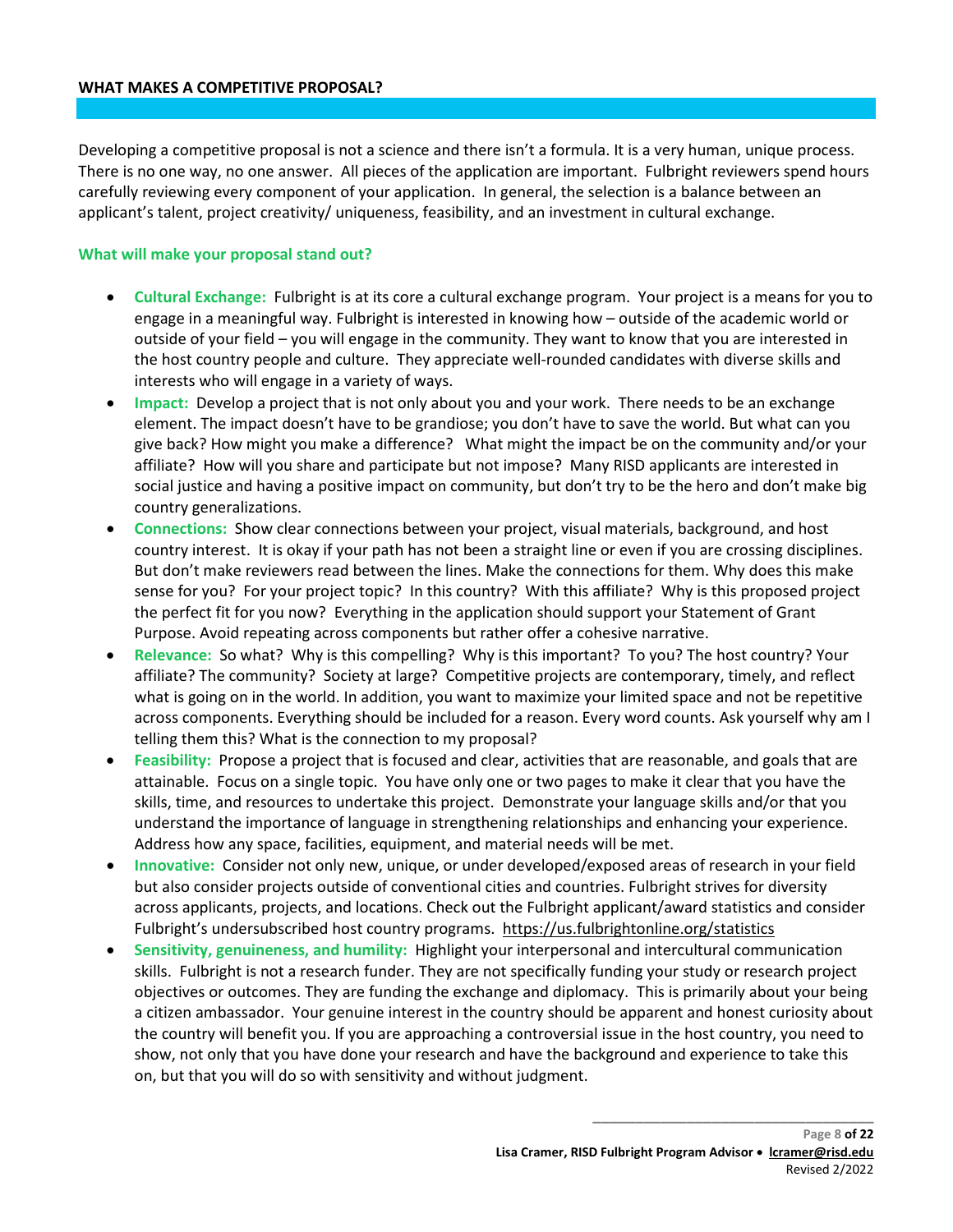- **Potential:** Show that you have something to learn. This is a learning opportunity. They are not looking for you to be already accomplished; they want to see room for growth and the potential to make new discoveries. Where will the Fulbright take you?
- **Passion:** Explain your motivations. Tell them how you got to this point of applying for a Fulbright. Show them how excited and motivated you are to make this happen and why.

## **HOW TO GET STARTED**

The idea and the passion for a study/research topic has to come from you. Consider…

- What are you aching to learn more about?
- What questions are on your mind?
- What do you want to explore?
- What could you offer?

Then begin research on possible project ideas, on countries, and on expert individuals and organizations in your field of interest. Brainstorm your ideas with a professor, a mentor, a grant recipient peer, a RISD Career Advisor, the RISD Center for Arts & Language, and/or with me. Use the Statement of Grant Purpose Fulbright Key Content (see below) to help you narrow and focus your ideas and your writing.

Something will hit you. Either the country you are interested in will lead you to your project idea, which will lead you to your affiliate. Or your project idea will lead you to an expert, which will lead you to your affiliate and then your country choice. Or an expert you are interested in will lead you to your project idea and then to the country.

Look to the following for inspiration:

- **The RISD Fulbright Site:** http://www.risdfulbright.com/
- **The RISD Recipients & Summaries:**<https://careercenter.risd.edu/fulbright>
- **Fulbright Videos & Tutorials including link to the Fulbright YouTUBe Channels:**  <https://us.fulbrightonline.org/about/videos-tutorials>
- **The Fulbright Community:**<https://us.fulbrightonline.org/alumni/state-alumni>
- **The Fulbright Blog**:<https://blog.fulbrightonline.org/>

**And…..START EARLY!!!!** It takes many of our applicants 1-2 years to develop a strong proposal.

## **HOST COUNTRY AFFILIATION (Study/Research Applicants Only)**

## **Affiliate Search – Open Study Research Independent or Hybrid**

In most cases, the applicant is responsible for identifying and arranging their own host country affiliations and for providing documentation of the affiliation in the application. Types of affiliations vary, but may include universities, research organizations, think tanks, libraries, laboratories, non-profits, NGOs, museums, and galleries. Generally for-profit business affiliations are not acceptable. Individual artist/designer affiliations may be acceptable as a second or third affiliate. Also, considering the host country engagement and cross-cultural nature of Fulbright, affiliation with an American University or American International University or a University not of the host country AND/OR having an American affiliate contact would be hard to justify.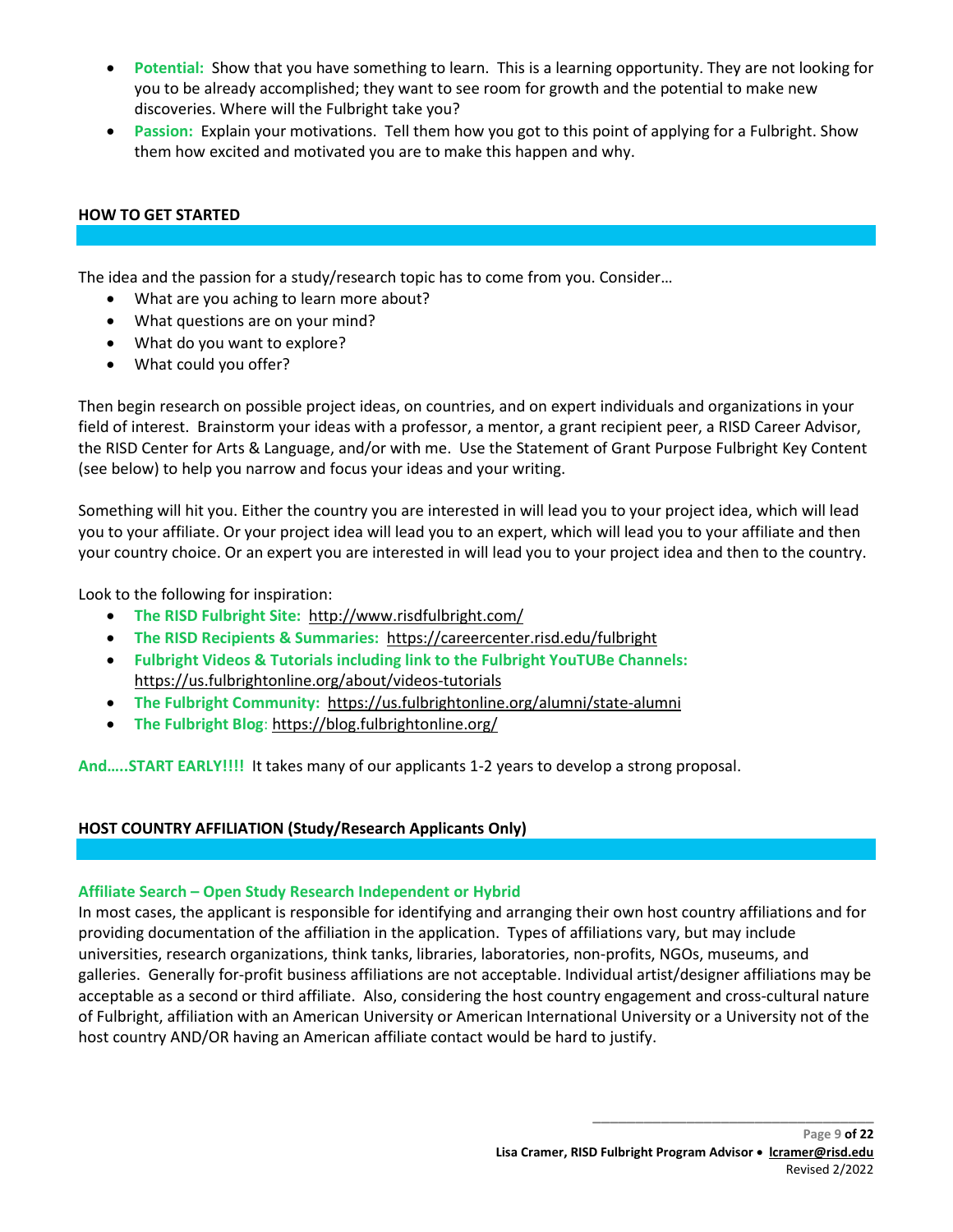Affiliation requirements are country-specific; check the host country's affiliation requirement for details. Unless it says that the country will arrange the affiliation and they do not want you to submit a letter, we strongly recommend that you include proof of an affiliation, even if it says it is not required or it is only encouraged. Having proof of affiliation is crucial and will make your application competitive. Some applicants make arrangements to have more than one affiliation (if acceptable to host country) to enhance their experience and/or to secure appropriate support for their project (the application allows three letters).

Search Ideas:

- **RISD faculty members and staff** are excellent resources to help you find experts or appropriate institutions that are doing work in your field internationally, and perhaps they will be willing to introduce you.
- **RISD Global**, the hub for global discourse at RISD, may be able to help you determine RISD connections in your country choice and possible affiliate options. <https://global.risd.edu/>
- Some countries have very active **Fulbright Commissions.** You may be able to reach out to a Fulbright Commissioner directly via email and ask for assistance with your affiliate development and/or specific questions. A Commissioner will not provide feedback on your project ideas or proposal but they may answer questions about appropriate affiliations and lead you in the right direction. Their expectation is that the affiliation and project development is the applicant's responsibility. Review the Fulbright country page for your country and see if there is a link to their Fulbright site. <https://us.fulbrightonline.org/countries>
- **RISD Fulbrighters** are often happy to share their insights. Reach out to RISD Fulbrighter from your discipline or host country of interest. You will find a list of recipients on this page: <https://careercenter.risd.edu/fulbright>Google them! And, you can read more about some of our RISD Fulbrighters' experiences at:<http://www.risdfulbright.com/>
- Other Fulbright Students, even if they are not in your discipline, may be of help. Check **the Fulbright U.S. Student Grantee Directory**. Maybe they can provide some insights even if they are not in your discipline. <https://us.fulbrightonline.org/alumni/grantee-directory>
- The **Fulbright Scholar Program Directory** may be a source to find connections. Different from the Fulbright U.S. Student Program, the Scholar program is an exchange program for faculty and advanced professionals. By searching this Directory you may find Scholar grantees who might help with host country affiliate information and maybe even with introductions. <https://cies.org/fulbright-scholar-directory>
- Research **host country university programs** and read about faculty and graduates' work and interests. Reach out to them directly to learn more. Often a course description, an article, research paper, or exhibition will provide a lead.
- Consider reaching out to a **non-academic department** at a host country university to make initial connections - someone in admissions, international admissions, international student services, perhaps even someone in a student club. Maybe at the school you are interested in the culture is to start with an administration office. Maybe you can get a conversation started on a peer-to-peer level and then they can connect you with the right people to talk to.
- Research and reach out to **artist professionals, studios, collectives, and/or residencies** in the host country. They may not qualify as a primary affiliate but they may be able to connect you to others at universities or organizations. And, maybe they could be a secondary affiliate or someone you'd like to meet in country. They may provide a new angle to your project.
- Consider the contextual aspects of your project and reach out to **museums, community groups, cultural and/or organizations** for leads.
- Talk to anyone and everyone! Let **colleagues, friends, and family** know about your project ideas. You never know who might have a connection of know of someone who knows someone who has a connection. Sometimes the search starts by reaching out as a friend across the seas.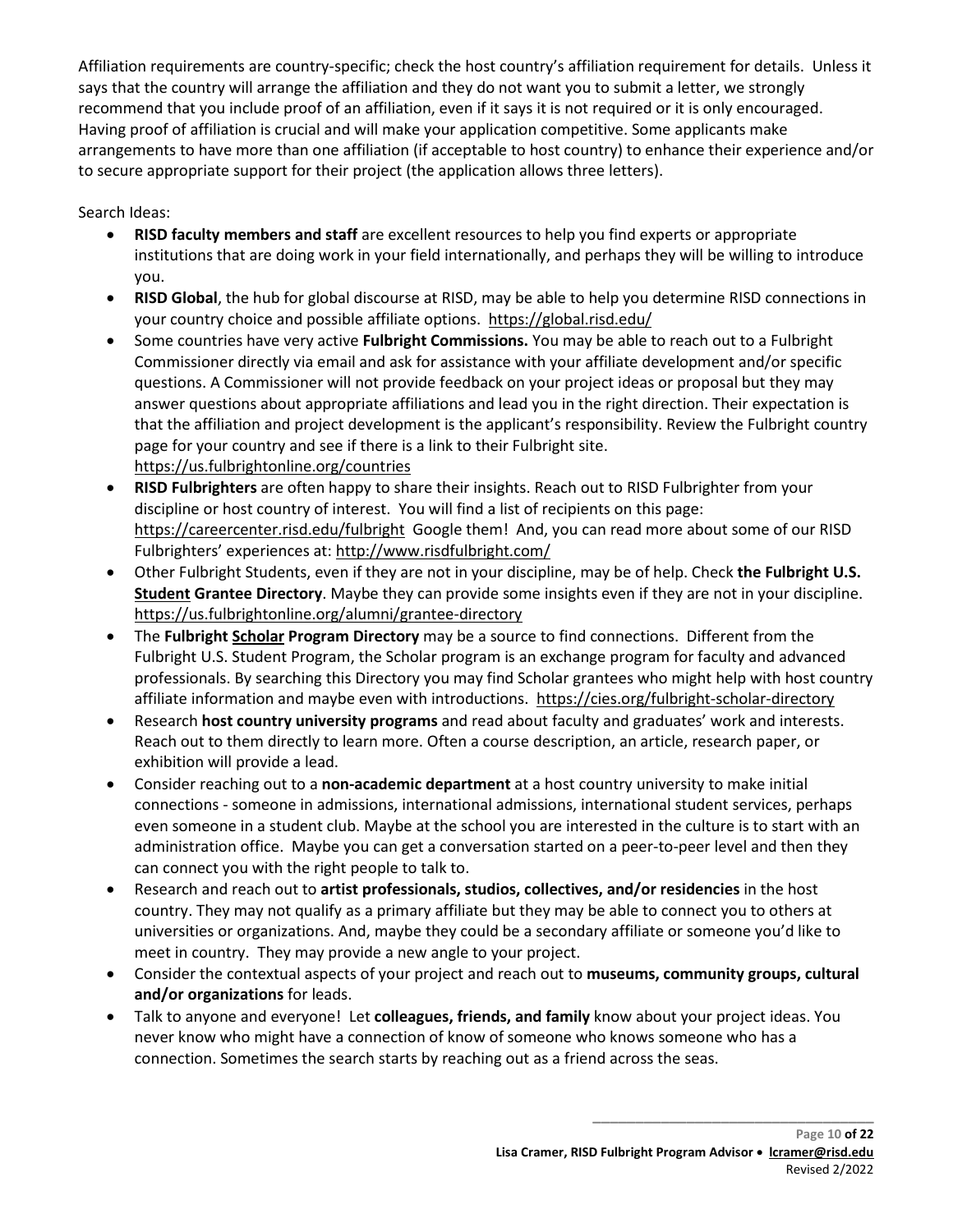## **Affiliate Search – Graduate Enrollment**

Your affiliate will obviously be the institution of graduate study. You will likely not have an admission decision when you submit to Fulbright in the early fall. You will likely not even applied yet. Fulbright understands and does not expect you to have an offer letter. They will conduct their review, you will apply to the school, and in the spring you hope both results are positive. But you could receive one and not the other.

For most countries you should only include an affiliation letter for graduate enrollment proposals if it enhances your application. (However, some do ask that you include a letter from the school stating that the program is offered and you are eligible to apply.) This is not required but is there a faculty person with similar interests with whom you have been in touch? Are they willing to write a letter, not guaranteeing admission, but perhaps outlining their interest in your application and ideas?

## **Affiliate Development**

Remember that you should keep your initial communication short and concise. You want to capture their interest and not overwhelm them. You can offer to provide more details if they feel this might be a good fit. In your initial email, be sure to include "Fulbright" in your first sentence and even in the subject line, explain your project briefly, and ask if the person can be of help or could refer you to someone else who might. If you are flexible with your project, you may want to reach out early on and ask for advice. The affiliate may help guide your project development. If you know what you want to do and want more control over your project, you may want to wait until you have a well-constructed draft that includes proposed activities and goals. At some point, you will be asked to send a summary or outline, your resume, and likely images of your work. Some affiliates may ask to see your final draft before they will write the letter.

Don't forget about the old school device… the telephone! Email works as a great introduction but applicants often find they make most progress by picking up the phone and having a real conversation.

Fulbright Finland has some helpful articles for any affiliation development that could be easily adapted to any host country:

- https://www.fulbright.fi/tips-students-finding-host-university-finland
	- o How to approach a potential host?
	- o Maximizing your host relationship
- https://www.fulbright.fi/information-fulbright-us-student-program-prospective-host
	- o Information on the Fulbright U.S. Student Program for the Prospective Host

# **Affiliation Timing**

Start early! Obtaining an affiliation letter can be a time-consuming process. Establishing an affiliation requires research, prep work, and usually quite a bit of email communication back and forth. Keep in mind that many countries, particularly European countries, go on holiday in the summer. And holiday means holiday, a real break. Applicants often find they have trouble securing an affiliate in the summer.

By the end of June, you should be in communication with your affiliates and working with them to determine the specific nature of your relationship – activities, coursework, access to facilities and equipment, networking support, and/or collaboration. Having affiliation information is important in order for you to advance your project and proposal writing. In addition, because the feasibility and nature of the project rests on the affiliation, if the affiliation is not secured before the mid-August pre-interview application deadline, RISD may determine to not conduct the interview.

As your affiliate relationship conversations develop, you will need to let them know that you need a letter affirming their support by the mid-August deadline. You may want to provide them with a template for this letter. Securing the letter is not only a Fulbright requirement but the letter ensures this is real. A Professor, who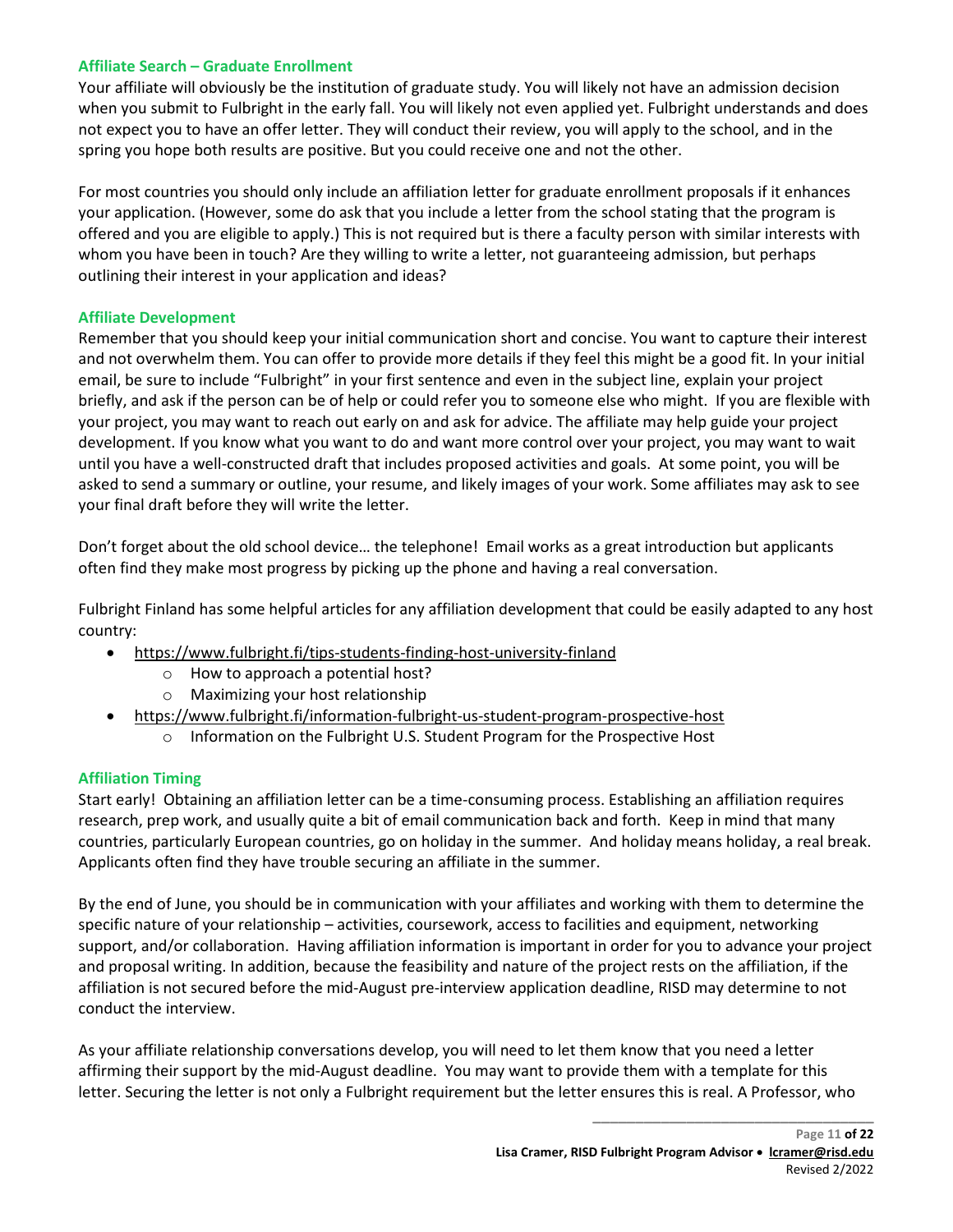you are in contact with, might be interested and enthusiastic, but they likely have to get administrative or academic approval. There may be others that need to sign off. And, you may have to explain and/or negotiate expectations, purpose, and maybe the difference between the Fulbright Student and Scholar program, often a point of confusion. We have had a few applicants over the years assume everything is in place through verbal and email conversations, but at the last minute find out the Provost or equivalent won't sign the letter.

# **Affiliation Letters**

While extensive affiliation letters are not necessary, outlining important details will make your application more competitive. Keep in mind that the letter is a welcoming gesture rather than a recommendation letter. The role of the affiliate is to provide ongoing and substantive oversight and support to the applicant's project. The affiliation letter should:

- 1) Confirm that the host affiliate will be available during the grant year to mentor the applicant and/or supervise the applicant's work on the proposed project.
- 2) Indicate the host affiliate's understanding of your project, and speak to the feasibility and validity of what you are proposing.
- 3) Show enthusiasm for your work and willingness to work with you on the intended project.
- 4) Indicate how the applicant will be involved in the institution's activities and make note of what they believe you will bring to their work and/or the community.
- 5) Outline what, if required for your project, any equipment, facilities, materials, class/workshop fees, and/or exhibition cost that the affiliate will cover or help you secure.
- 6) Indicate any additional resources or contacts that they can provide to support your work.
- 7) Confirm, if applicable, that courses proposed are held in English and/or host country language courses and support is available.

Letters of affiliation should be scanned versions of the original hard-copy. The letter must be on institutional letterhead and with a hand-written signature. Copies of email correspondence will not be accepted. Letters written in a foreign language must be translated into English, and both the original letters and the Englishlanguage translations must be uploaded into the application. Since affiliation letters are not confidential, you will upload the letter yourself into the online application system. Before making a final decision on a Fulbright Semi-Finalist application, the Fulbright review committee will most likely contact affiliates to ensure that support and resources are in place.

# **STATEMENT OF GRANT PURPOSE**

This is the heart of your application and where most of your time will be spent. All other application components should support this statement. It needs to be clear, concise, and compelling. As you develop your Grant Purpose, make sure why this country is so important to you and how you will engage with the community really shines.

The Statement of Grant Purpose should include ALL the **Fulbright Key Content** below. Use these bullets as headers and respond to each to get started. This is in a sense a way for you to interview yourself. The process will help you develop your project, your writing, and ensure you are developing a compelling Fulbright proposal.

- Make sure to follow the proper formatting! Times New Roman 12-point font, single-spaced, 1 inch margins.
- Consider your audience carefully RISD interviewers, reviewers in your field of study, host country experts, government officials, and the overarching Fulbright board. A variety of people from a variety of backgrounds must understand and connect to your project. **Write for the well-educated person and don't rely on exclusive art/design jargon.**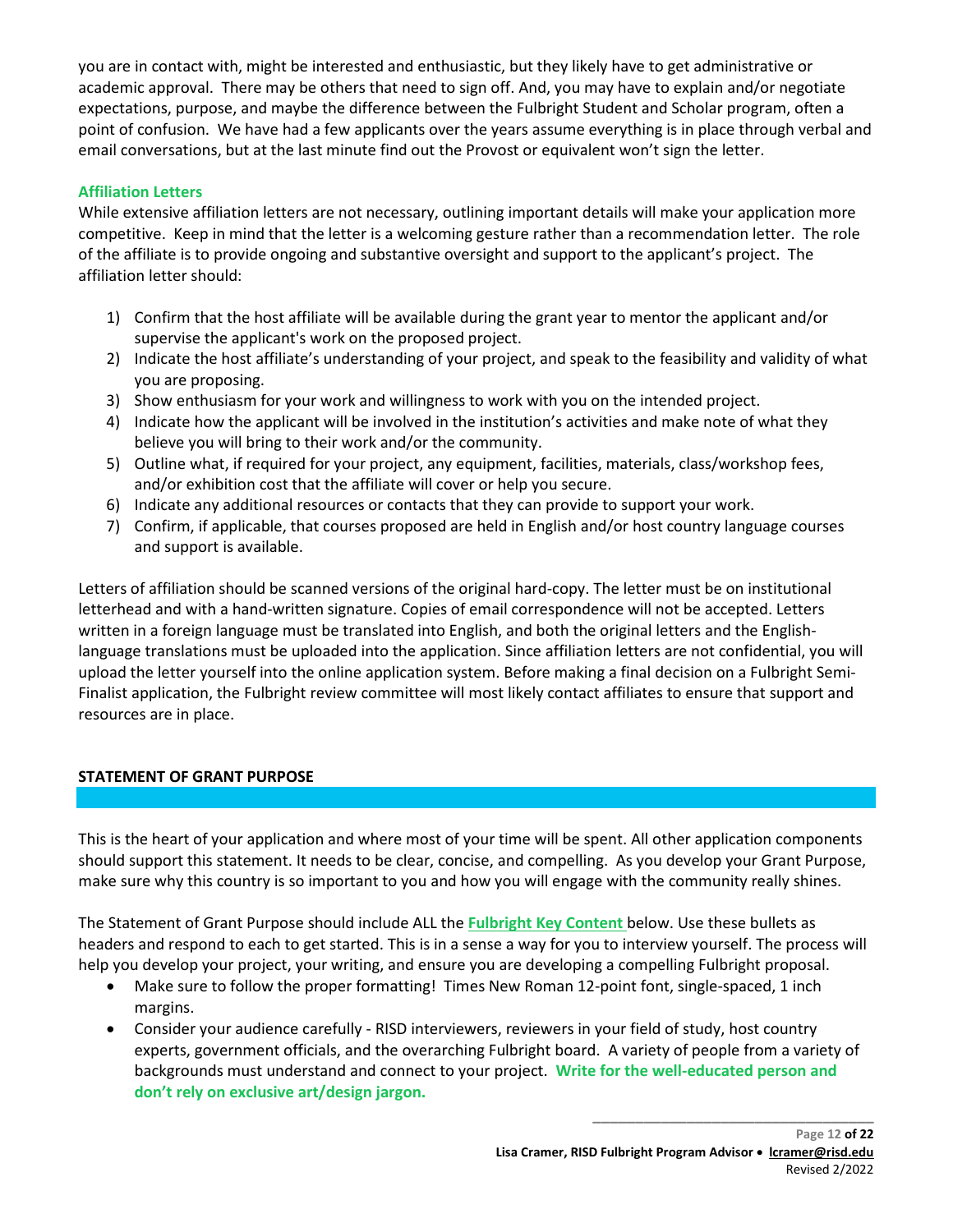- Double check your ending! Do not wait until the final paragraphs to tell your readers the good stuff. If you see important goal or impact statements at the end, move them up to the first paragraphs.
- Know that while you have to develop a single, compelling project that you can explain in only two pages, your experience will be broader and deeper than you can imagine, and will go in directions you didn't expect!

## **FULBRIGHT OPEN STUDY/RESEARCH – INDEPENDENT OR HYBRID - KEY CONTENT – 2 PAGES**

- **Hook / Enticing Introduction:** A passionate/catchy opening (part or all of the introduction paragraph) to get the reader excited about or intrigued by your topic. Consider starting with a statement, question, story, or visual to draw in your reader. Give the readers a sense of what it is you want to learn and explore.
- **What / Overview:** Within the first or second paragraph, provide a 2-3 sentence overview telling the reader what you are going to do. "I propose to X in order to X by doing X at X." AND, outline your goals for your grant year within the first or second paragraph. This brief what, who, where why statement in sense acts as an index to the rest of your proposal. You'll spend later paragraphs explaining the details more fully. What are the questions you want to investigate? Fulbright loves learning questions.
- **Why:** What is the purpose of your project? Think of the Why section like a funnel. Start with the big picture and then narrow in – from the broader context to country to affiliate to you….
	- o **Why / Context:** Provide needed background context and scale to inform the reader. Describe the problem or issue historically and/or currently, and who and what it affects. Include research that supports your statement to show your investment in the topic. Why is this important / relevant – to environment, to humans, to a community, to your field? What do you know now AND what do you want to explore and learn?
	- o **Why This Country:** Identify and defend/explain the location of the project. Why this country? Why is this the perfect place for you to explore your topic? Why this institutional affiliate or advisor? What are they doing in terms of research or in addressing the above problem/issue outlined? This should be straightforward but also bubble up throughout your statements and application essays.
	- o **Why You / Your Experience:** How does your current training relate to the project? What skills/experience do you have to make this possible and make your project a success? Address relevant education or employment experience and include any independent research experience. Talk about your readiness for an international experience, cross-cultural communication skills, familiarity with the culture, and any language skills you have, how you might gain them, and/or how you might overcome any challenges.
- **How / Plan:** What exactly will you do and how? What is the nature of the project and what form will it take - formal study (what courses?), study with an expert, independent research, and/or studio or field work? With whom? For whom? Be sure to make it clear how the activities will support "improving your craft." How will your affiliates support you – mentorship, supervision, facilities access, resources, networking? What is the exchange element? What might you give back? Explain how your intended goals outlined above will be realized. This how/plan section should be most of your second page.
- **When / Timeline:** Outline a chronological breakdown of your plan. This timeline may be incorporated into the above how/plan or a separate paragraph. The time qualifiers can be open estimates such as "in the first two months" or "in the first third of the grant." While it is hard to be specific when the grant is so far away and there are so many unknowns, the timeline helps prove feasibility. This is where your reviewers can see your project happening.
- **Exchange Element:** What is the exchange element? What might you give back? Consider why did your affiliates agree to work with you? What were they excited about that you could do and share? In addition to being a cultural ambassador and providing a new perspective, is there something specific that you can point to help or advance their work?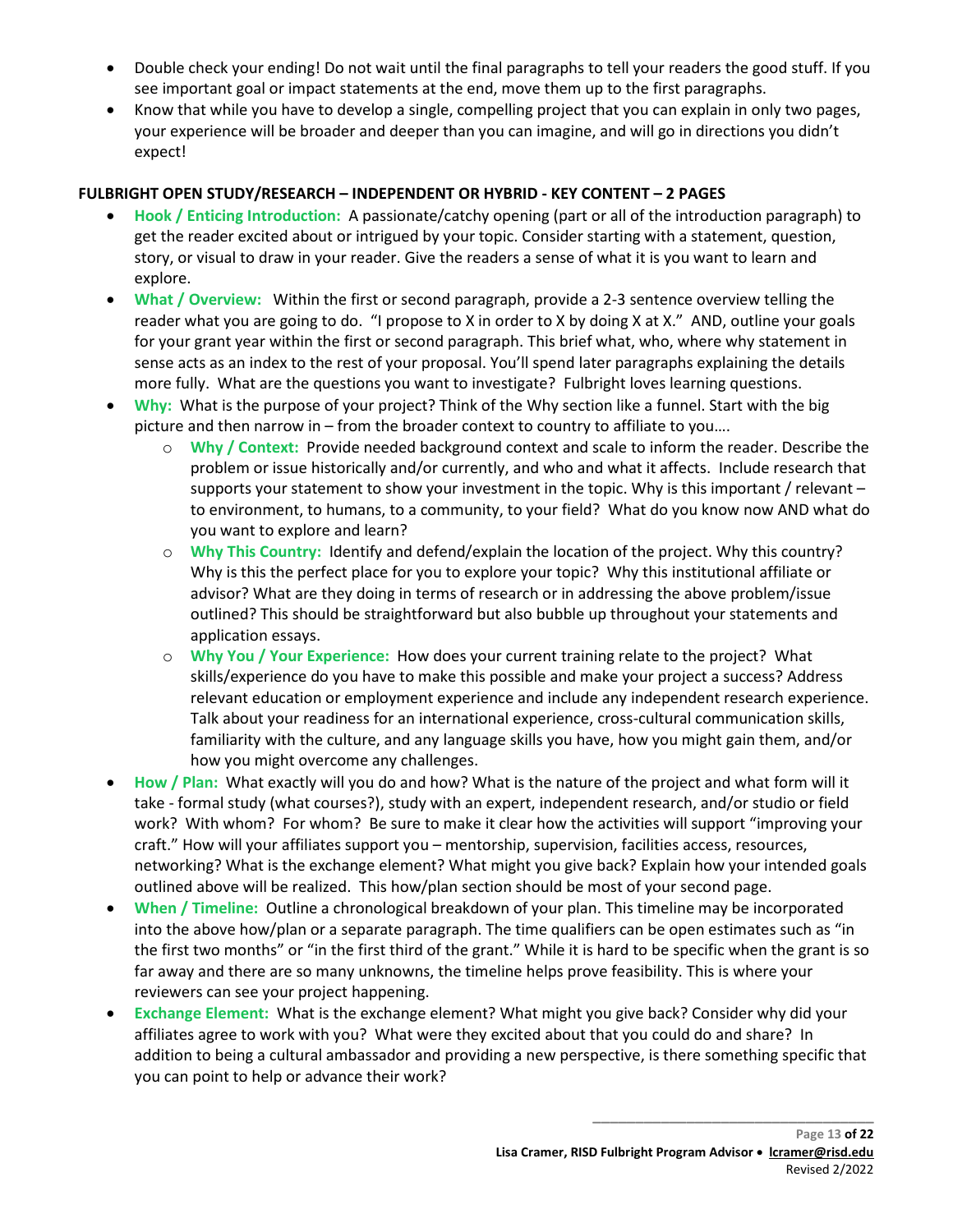- **Country Engagement:** How will you engage in the host country community and culture? Engagement through your project will likely come up in the above How / Plan but also consider how, outside your project or the academic world, will you get involved, meet the people, and learn about the culture? What other interests do you have that you might engage in in the host country to help you connect with the community (music, sports, volunteer work)? This is the cross-cultural interaction piece core to Fulbright. (You might include it in the Statement of Purpose, in the Personal Statement, in the application essays, or all three.)
- **So What / Results or Outcome:** What do you see happening at the end of your grant year? How will your work, research, study culminate? Be specific as possible but show openness and flexibility. Consider the exchange element. How will your work contribute to your affiliates or host country communities? How might you include your affiliates in the celebration of your accomplishments at the end of the grant year? Talk about outputs (the actual things, products, services - the "stuff" that results from your work, research, study). Talk about outcomes (the benefits of your "stuff?" - the knowledge that is transferred or behaviors that are changed. Outcomes are the differences made by the outputs. Outcomes here should reflect your goals outlined in the first paragraphs. No new grant year goals should come up at the end.
- **Impact / Future Plans:** What is the bigger picture significance of this experience? How might your exploration and the results be applied back to the U.S., to similar communities, and/or to your field of study/focus? What contribution will this experience have on your future academic/artistic plans or professional development? How will this prepare you for your next steps? Long term goals that may become possible because of this grant may come up at the end.

## **FULBRIGHT GRADUATE ENROLLMENT KEY CONTENT – 2 PAGES**

- **Hook / Enticing Introduction:** A passionate/catchy opening (part or all of the introduction paragraph) to get the reader excited about or intrigued by your topic. Consider starting with a statement, question, story, or visual to draw in your reader. Give the readers a sense of what it is you want to learn and explore. An indirect or direct hit on why this country can be helpful.
- **What / Overview:** Within the first or second paragraph, provide a 2-3 sentence overview telling the reader what you are going to do. "I propose to X in order to X by doing X at X." As you are proposing graduate study, the response here is obviously the program of study and institution (briefly here, in more detail later). But this is Fulbright. Fulbright, in a sense, holds you to a higher standard than regular enrollment. Even if the graduate program doesn't require a "research question," Fulbright does. What is your topic/field of study point of entry question to this graduate program? Don't wait until the end to tell us what your overarching goal or question is that this graduate program will allow you to investigate. "Good research starts with a good question."
- **Why:** The purpose of course is graduate study. But we need a little more….
	- Why / Context: Provide needed background context and scale to inform the reader. Describe the problem or issue historically and/or currently, and who or what it affects. Include research that supports your statement to show your investment in the topic. Why is this important / relevant – to the environment, to humans, to a community, to your field? Are your studies in some way Fulbright-esque (cross-cultural exchange)?
	- $\circ$  Why This Country: Why do you want to pursue this graduate study in the country to which you are applying? Beyond this being an amazing graduate program and great fit for you, why this country? How does this country help you answer your learning question? How will being in this foreign context impact your question?
	- $\circ$  Why You / Your Experience: Why is this graduate program in this country the next logical step for you? Do you have the requisite academic, artistic, field-specific background to undertake the proposed program? What do you know now and what do you want to learn? Do you have sufficient language skills to successfully complete the program? Do you have cross-cultural communication skills that prepare you for an international experience? Do you have the flexibility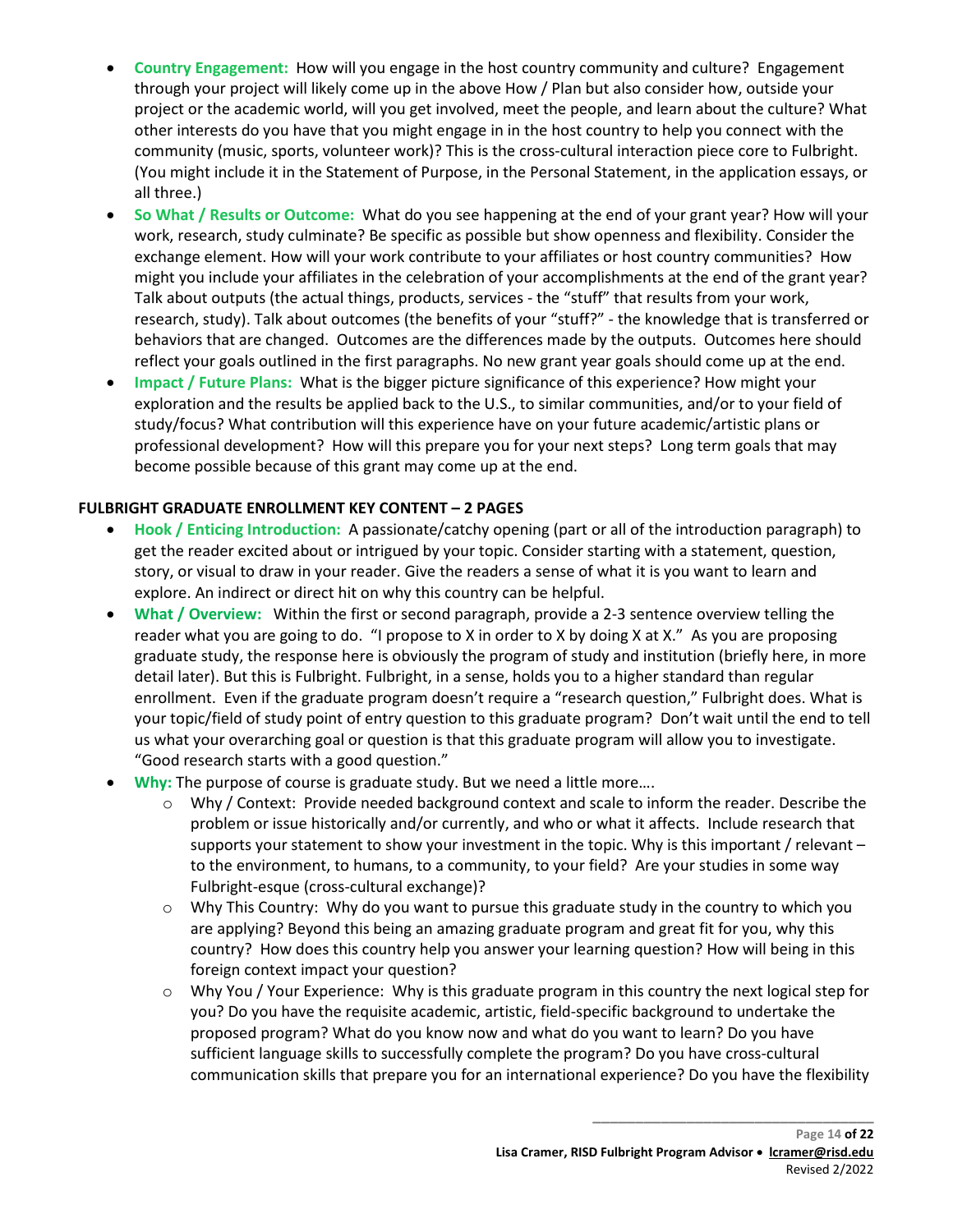and dynamism necessary for active involvement in the host country beyond taking classes and meeting course requirements?

- $\circ$  Why this Institution? What are your reasons for selecting this particular institution? But this shouldn't be a school infomercial. Frame your response specifically around you and your learning/path. How will this program help you best answer your learning questions? What resources do they have, and what research or artistic inquiry is happening at this institution that align with your trajectory and future plans?
- **How / Plan:** First and briefly, you may need to address program logistics how many years of study, your tuition responsibility, the admission timeline/process. Obviously, coursework is the primary activity but this experience should be about more than going to classes and gaining a degree. Fulbright applicants are expected to go above and beyond coursework and demonstrate there is a specific and country relevant exploration angle to this study experience. Could you include a title of a course or two that you are excited about that might only be found at this school in this country? Are there facilities or resources you that are ideal for your study/experimentation? Does the program have a unique structure that intrigues you? What are doing beyond coursework? Is the program structured for collaborative projects or research so reviewers can get an idea of how you are working with other students and faculty?
- **Exchange Element:** What is the exchange element? How will the school benefit from you being an enrolled student - not just any ol' student in their program but someone who comes as a Fulbrighter? What is the cross-cultural exchange nature of your studies? What is the class profile? Are you one of the few or only international students/students from the U.S.? Can you make a case that you will bring in another voice/perspective? AND in connection to Country Engagement coming up next…is there an exchange element outside of the school? It doesn't have to be grand but what are the possibilities for a mutually beneficial exchange outside of the school and in the community?
- **Country Engagement:** Why do you want to gain a better understanding of the peoples and cultures of your host country beyond the institution of study? How will you engage in the community outside of the institution of study? Demonstrate that you won't just be a full-time student but a cultural ambassador beyond the program/school. Demonstrate a commitment to the community through volunteer and extracurricular activity. This is the cross-cultural interaction piece that is the core of Fulbright. (You might address this in the Statement of Purpose, in the Personal Statement, in the application essay, or all three.)
- **So What / Results or Outcome:** The outcome is your degree so, unless the graduate program is asking you to outline a specific project outcome, likely you don't need a stand-alone results paragraph but do consider -- what do you see happening at the end of your grant year? How will your research and study culminate?
- **Impact / Future Plans:** How will you use this degree when you return? How will the program translate to what you want to do back in the U.S.? How will this graduate program allow you to move forward and fit into the larger arch of your future?

## **PERSONAL STATEMENT**

Whereas the Statement of Grant Purpose focuses on what you will be doing, *the Personal Statement concentrates on how your background has influenced your development and how that relates to the Fulbright opportunity.* The Personal Statement is your opportunity to introduce yourself to the Fulbright review committee – who are you and how do you demonstrate this to others? It should not be a recording of facts already listed on the application and should not be an elaboration of your Statement of Grant Purpose which focuses on what you propose to do. However, it should directly support your Grant Purpose and there should be a cohesive narrative between the two statements. Because you have limited space and every word matters, consider carefully…why are you telling your reviewers this?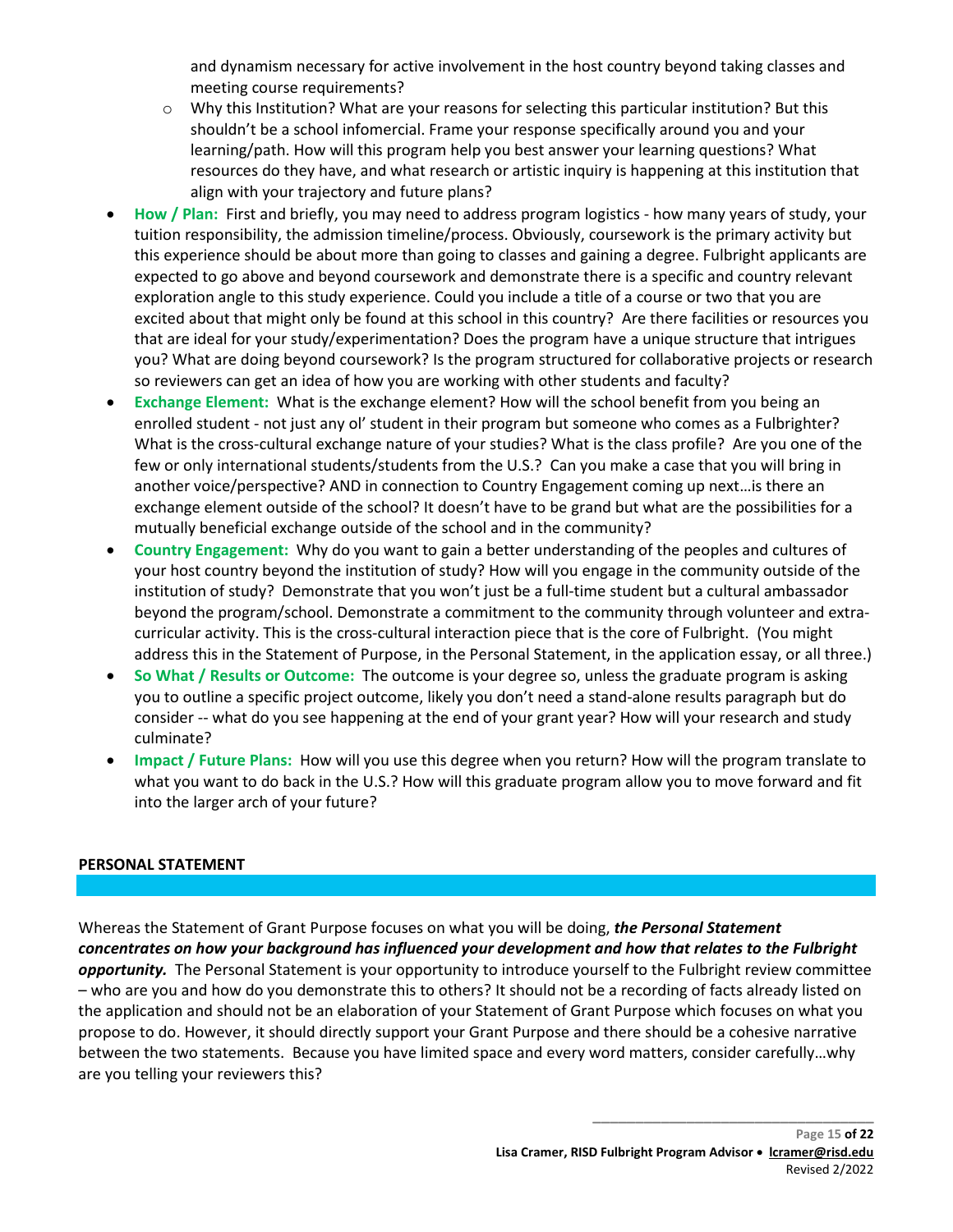There is no single, right way to approach the Personal Statement. Consider what you think is important for the review committee to know about you. The Personal Statement should not be TOO personal. It should focus on your intellectual and artistic journey, and relate directly to your project and interest in the country.

# **It could include:**

- Interest/engagement in the country
- Personal history and family background
- Intellectual/artistic development
- Educational/professional background
- Cultural opportunities/experiences
- Special interests and abilities
- Aspirations, career plans, or life goals

Fulbright reviewers appreciate **Critical Reflection** - seeing self-awareness of and reflection of growth. You can't address all of this in one page but as you develop this statement consider:

- Explain how your background has influenced your development and how that relates to the Fulbright opportunity. What is the arch of growth that got you to this point in which you applying for a Fulbright?
- Who influences you? Connecting to other artists can help explain your work and ideas. Acknowledging contemporary artists from the host country not only shows you've done your research but also helps make the why this country connection.
- Focus less on what specifically you have done (like a resume) and more about your learning process. What didn't you know, what did you learn, and now what you want to know?
- Show in your path the notion of choice. Show your recognition of agency and awareness of personal responsibility for decisions and actions.
- Show your growing multiple perspectives and developing interests. Show your experience with change and your openness to the possibility of change.
- Consider a story or example to connect your experience to your interests and values. What experiences have you had in which you learned about vulnerability and empathy?
- Words like discovered, accumulated, and became aware are passive. HOW you discovered, how you accumulated knowledge/skills, or how you became aware is more interesting.
- Convey your motivation for applying and how this relates to your project and future goals. Why would this grant be beneficial to you? How will it move you forward?

*Make sure to follow the proper formatting! Times New Roman 12-point font, single-spaced, 1 inch margins.*

# **VISUAL MATERIALS = SUPPLEMENTARY MATERIALS (Study/Research Creative & Performing Arts Only)**

Your Visual Materials are a critical component of the application, even though it may say "supplementary" on the Fulbright website. In fact, applications in the arts category are reviewed by the Fulbright U.S. Screening Committee by discipline, which means art and design experts will be reviewing your proposal and often look at your Visual Materials first. As per the Fulbright website: **"Arts applicants should understand that they will be evaluated first and foremost on their technical and artistic skills within their artistic disciplines**." Review the requirements and submitting instructions carefully and early on in the process in case you need to consider new works or new documentation of your work.

<https://us.fulbrightonline.org/required-supplementary-materials-for-arts-applicants>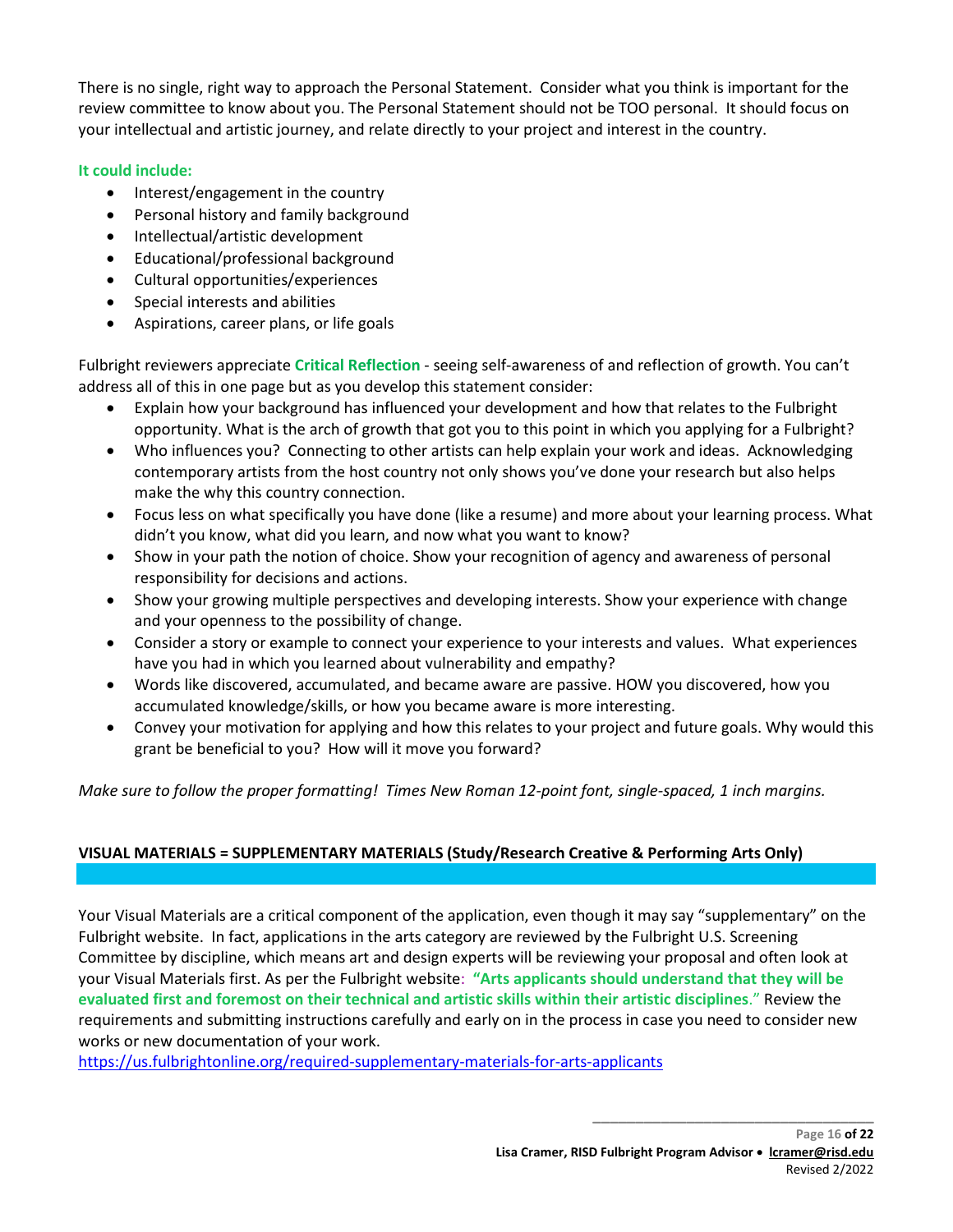## **Portfolio Tips:**

- Host country reviewers may not be artists or designers. Consider how your work might be reviewed to an untrained eye and consider that your images also act as a cultural ambassador – what will the host country think of your work?
- Solicit critiques from a professor or professional artists in terms of how your images demonstrate your artistic skills. I will review your Visual Materials and advise in terms of the connection to your proposal but not on the quality.
- Make the connection to your grant project. This may not be the time to submit a gallery-ready portfolio but rather focus on the fit with your project. Your images should support your proposal and vice versa. Consider this statement by Fulbright reviewers "Strong work is important. However, not-so-strong work may be overcome by a project that shows trajectory and demonstrates strong execution of the project."
- Take advantage of any opportunity to explain your work in the portfolio narrative and image descriptions.
- Curate the order thoughtfully.
- Consider the inclusion of image details 1-2 detail or installation shots are fine but don't keep showing the same image.
- Consider showing your work in its environment on the wall, in the room, in a gallery or installation space. Not for each piece but maybe 1-2 at the end of your portfolio. This view provides reviewers perspective and gives them insight into the broader intentions of the artist and of the work.
- Consider 1-2 images that show process and/or collaboration especially if that is important to your work and/or is an aspect of your proposed Fulbright project.
- Consider single image versus collage. There needs to be reason for more than one view of an image, otherwise it seems like "sneaking" in additional pieces to gain an advantage. There can be a few collage images where it makes sense but too many is overwhelming and diminishes the look of the whole piece as a single image. Reviewers may be more open to a few collages if applying under Design, and Architecture is the obvious exception as you submit an architecture portfolio.
- Present your work in a professional manner with high-quality images.
- Pay attention to the required size, number, and resolution.
- Title the images clearly, appropriately, and consistently.
- Make sure images work across platforms Mac/Windows.

**Portfolio narrative responses are also required.** Do consider this additional narrative as an important place to talk about your work. Develop your narrative in a word/text document so you can edit and revise as needed.

- ARTS EXPERIENCE SUMMARY: Prepare a summary of your practical study, training, and experience specific to the proposed project. (100 words)
- PORTFOLIO DESCRIPTION: Describe your portfolio as a whole. "How you selected the piece(s) submitted; relevance to your proposed project; time frame, location, or other descriptive details; developmental trajectory vs single series; or other information that will tell reviewers what they are looking at/listening to and why. " You may describe collaborative efforts here or in the Image Description. (100 words)
- IMAGE DESCRIPTIONS: In addition to fields for image title, size, and medium you have the opportunity to include a short narrative description. **USE this space!** Especially your non-art reviewers will want to know what is going on - how? why? what were you thinking? Be sure to include year/dates of execution, method of production, and/or specific role played. Anything submitted that is not entirely your own work must be clearly identified.

Your Visual Materials will not be the focus of your RISD Interview (see below) as your Statement of Purpose is the heart of your proposal. However, you will receive feedback on your visual materials to ensure you are meeting the Fulbright requirements, the order is appropriate, the identification is clear, and the overall content is a strong fit for your proposal. You will receive feedback in September giving you time to adjust if necessary.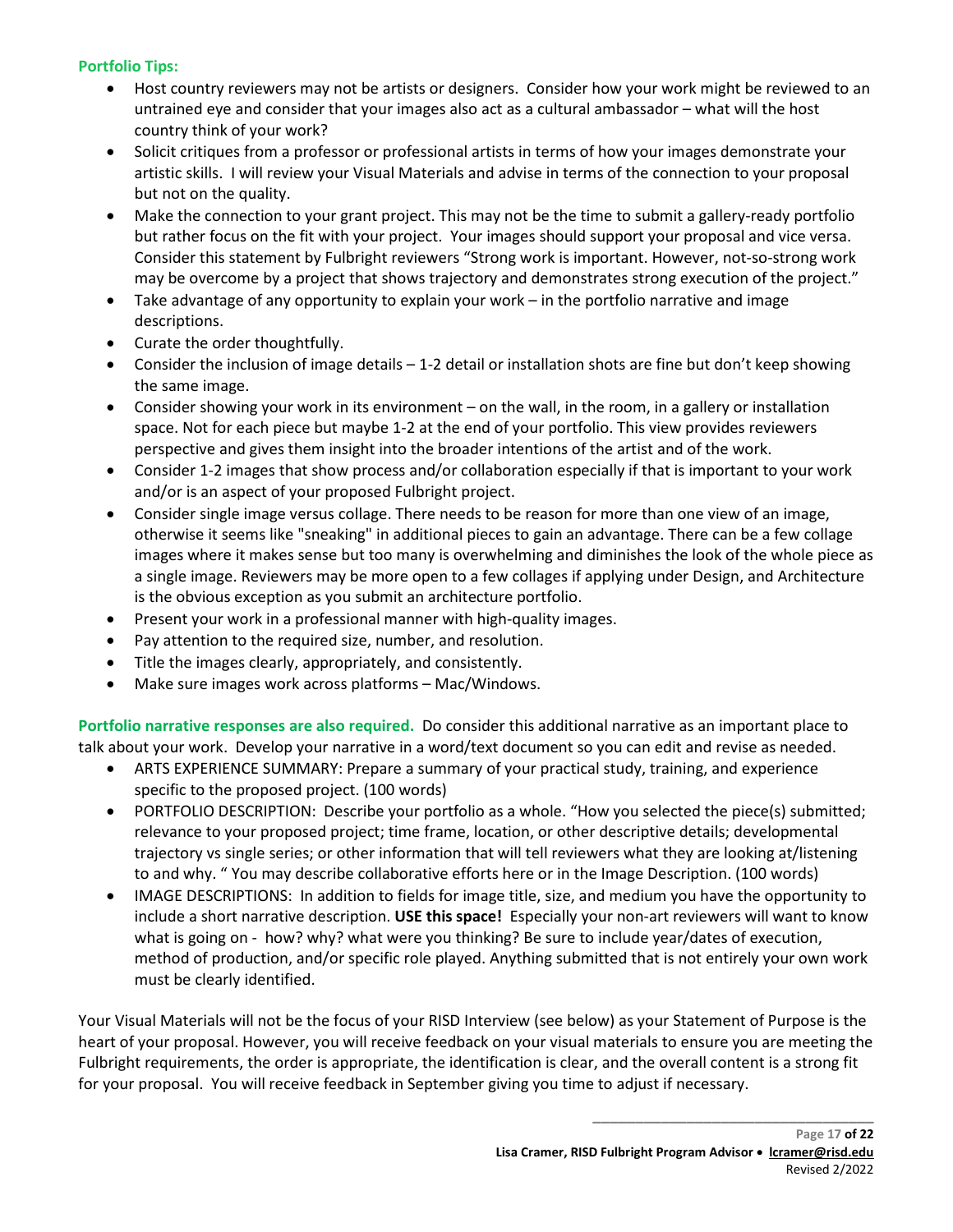#### **LANGUAGE REQUIREMENTS**

Review the host countries language requirements early on in the process. This may even be a factor that helps you narrow your country choices. Some countries do not have a language requirement but encourage language study, some require a certain amount of study and level of ability before the grant commences, and some require that the language requirement is met AT the time of application. The closer you are to meeting this requirement the more competitive your application will be. Language can be a major factor in the decision as feasibility of the project is paramount. Even if a country indicates that English will be sufficient for carrying out the proposed project, for purposes of community engagement, at least a basic level of language skill should be obtained.

In cases where an applicant does not have the skills at the time of application, they must outline how they will gain those skills before and during their experience. Not having the language skills, may result in a less competitive application, however, if the reviewers love the proposal, they may be willing to be flexible on language skills at the time of application (unless it is required). If the applicant is selected as a Finalist, they may be required to prove they have done what they proposed in terms of language study and can meet the requirement before the grant begins. The Finalist will be required to submit a professional language evaluation showing they meet the requirement before the grant will be awarded. This stipulation will be outlined in the Terms & Conditions of the grant.

There are two language forms as part of the application process. If language skills are Recommended or Not Required, the forms are not required but it would be advantageous and is highly recommend that you submit both forms. At the very least, considering submitting the Language Self-Evaluation (LSE) form so you can show your interest in host country language learning. For programs where language skills are Strongly Recommended, both forms should be submitted. These forms should be submitted by the August submittal deadline for review by the RISD Fulbright Interview Committee.

#### **Foreign Language Evaluation (FLE) Evaluation Form:**

The Foreign Language Evaluation (FLE) should be completed by a professional language teacher, preferably a university professor. Determine who your evaluator will be and walk them through the process. You can find the instructions for evaluators at:<https://us.fulbrightonline.org/instructions-for-foreign-language-evaluators>

The FLE, if applicable, should be complete by the August submit deadline so the RISD Fulbright Interview Committee can confirm feasibility. However, complete the FLE as soon as possible. If you have the FLE early, you may be able to find out how you rate and have the opportunity to "test" again. Although the FLE form is submitted online and you do not have access to it, an evaluator will likely provide you the results and feedback.

#### **Language Self-Evaluation (LSE) Form:**

- Talk about what you have done in terms of language study so far and what you plan to do to bring your language skills up before the grant would commence. This could range from intensive coursework to learning basic greetings and travel language to enhance your experience, result in a richer experience, and/or support your research.
- Talk about what you might do during your grant year to help you better engage in the community. While this is not a language study program grant, you may propose to take a course or engage in conversation classes or clubs.
- You can talk about what level of language skills you believe you will need to be successful or you can mention that you have confirmed with your affiliate that you will be able to communicate in English.
- You can talk about your abilities in other languages, how you learn languages, or how you communicate when you don't know the language.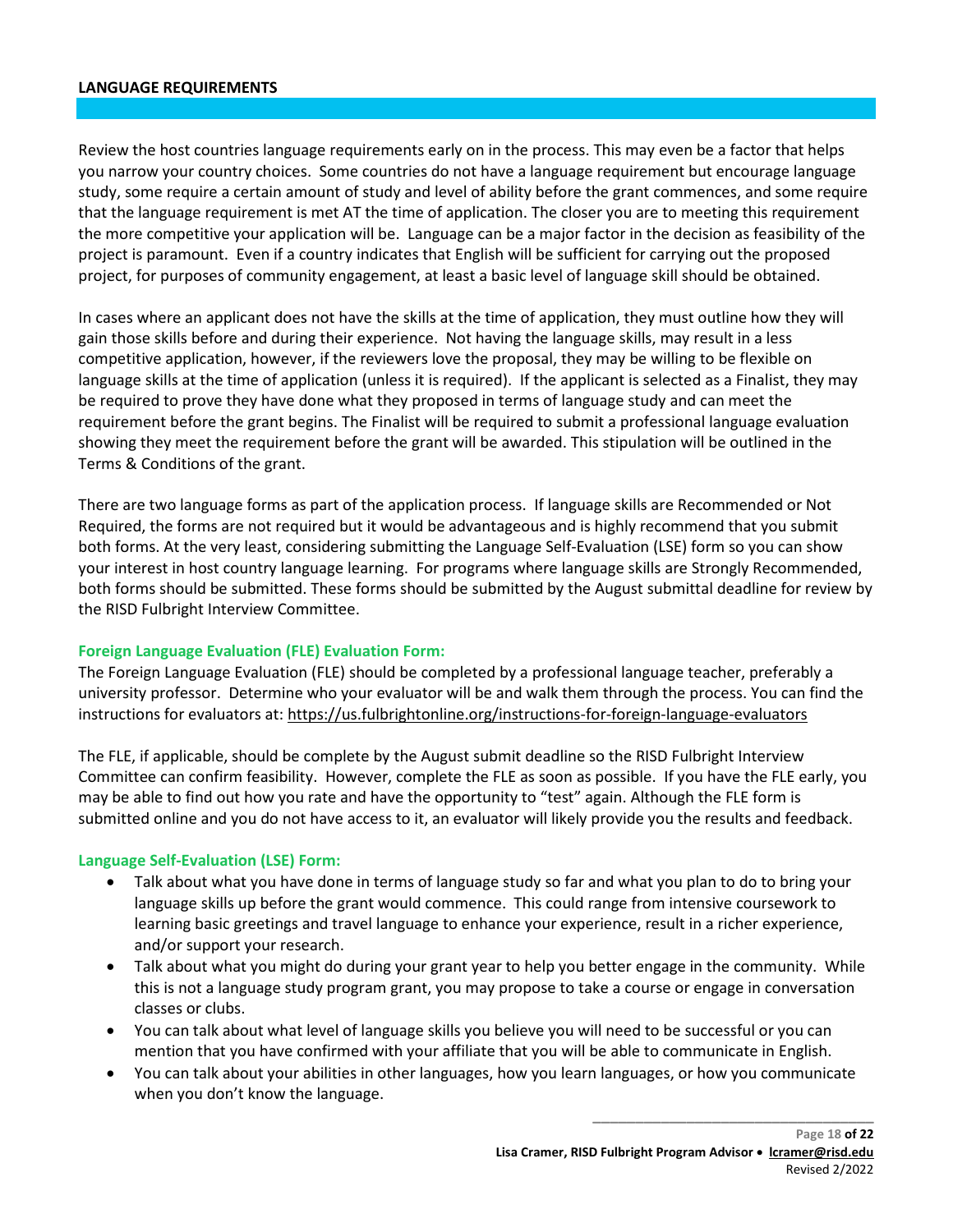You will need three recommendations to complete the Fulbright application. Without THREE recommendations you will not be able to successfully submit your application. Manage this process carefully as after all your hard work on your proposal, it would be incredibly unfortunate if this ended up being an application barrier.

#### **Recommendation Tips:**

- Ensure ALL 3 recommendation have uploaded their letter into the online application by the RISD deadline.
- Know that once a recommender uploads their letter or form there is no way for you (or me) to delete it. The only way to delete a recommendation letter is for the recommender to contact technical support for the online application.
- Recommenders should be the three individuals who can best speak to your ability to carry out the project proposed.
- The writers should discuss your intellectual and/or professional preparation, and/or your ability to represent the U.S. abroad.
- Ideally, choose three recommenders who will speak to different skills, experiences, and interests in order to cover more bases rather than be repetitive.
- Provide recommenders with a draft or sections of your proposal so they can write a well-informed letter but please do not wait until your proposal is final. Your recommenders will appreciate having time to prepare their letter. Let them know that when your proposal is final you will most definitely send them a copy and that you will keep them informed of your progress.

#### **TRANSCRIPTS**

Request transcripts from all schools you have attended well in advance. This process can take time and you do not want to be worrying about this near the deadline. While Fulbright does not require "official" transcripts (official meaning it did not pass through your hands, it is watermarked, in sealed envelope, etc.) at this point in the application process, you do need a copy of your transcripts from a Registrar's Office. The RISD Program Evaluation that you can access on Student Planning or WebAdvisor will not work for your Fulbright application as it does not have sufficient detail. You will need to order transcripts from the Registrar's Office at RISD and any other schools you have attended, have it sent to yourself, scan/PDF, and upload into the online application. Make sure it is neat and legible, and right side up, portrait. This can take some time as transcripts often have backgrounds that are not easily scanned.

#### **THE ONLINE APPLICATION**

It is extremely important that you start your Fulbright Online Application as soon as possible so you can familiarize yourself with the process, the pages, and the many questions. This is your opportunity to show that you are wellrounded individual. Your extra-curricular activities, awards, internships, and employment are important to your application and can help make your case that you will be an excellent U.S. cultural ambassador in various ways and in various communities. Be sure to emphasis your activities and skills OUTSIDE your area of study, and your "soft" skills like communication, leadership, adaptability, and maturity.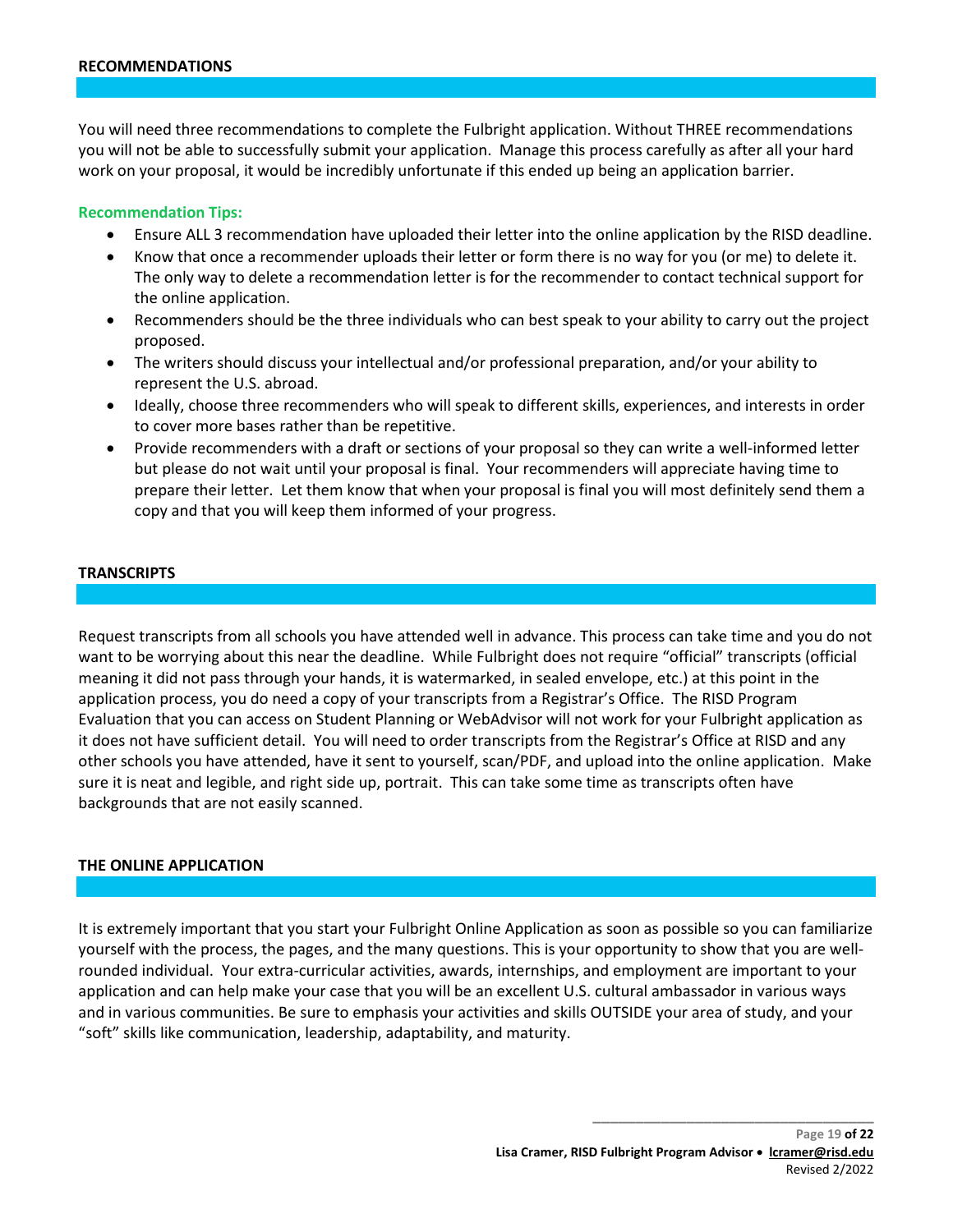There are a number of important **essay questions** that require thoughtful responses and have specific character limits: Abstract, Host Country Engagement, Plans Upon Return to U.S., Arts Experience Summary, Arts Portfolio Description, and Funds from Other Sources. These essays are extremely IMPORTANT and should not be considered at the last minute but as part of your complete application package. Fulbright reviewers read and consider everything in your application package. Your responses in these essays inform the reviewer. You don't want to throw them off or set them up for something different than what you propose. Your responses need to align with your proposal statements – not only in content but in quality. Weak responses to these questions will have reviewers questioning the strong, thoughtful statements you worked so hard to develop. Prepare these statements off-line as you will most likely revise them a few times. Allow time to carefully develop your responses to these questions.

Your answer to the **Host Country Engagement** question should addresses how you will get involved in the community through your work, your project interest, and/or something outside of your project interest. It could include something directly related to your project or another activity you are interested that will connect you to the community. Keep in mind that they are interested in knowing how - outside of the academic world, outside of your field, outside your affiliate - you will engage in the community. They want to know you are interested in the host country people and culture. **It's about the people, people!** Show don't tell - Don't just say you will engage, tell us how. Be specific, provide examples. This is the cross-cultural interaction piece that is central to the Fulbright mission. Also, consider community in the answer to your future plans response. What might you do professionally or academically is of interested but consider addressing how your work or how you might impact a U.S. community when you return.

Prepare your responses in Word or text as you will most likely revise them a few times. **Review and carefully double check, triple check, EACH section of the application and EVERY uploaded document.** Ensure your PDF files display correctly and are the correct number of pages.

# **THE RISD INTERVIEW**

Applicants applying through RISD have the opportunity to receive an interview with RISD faculty and staff who are familiar with Fulbright's mission and process. RISD is not a Fulbright gatekeeper and does not make Fulbright decisions. You submit directly to Fulbright. We do not hold any applications back. The interview is an excellent opportunity to receive additional input from those with fresh eyes in a group setting. We have seen applicants improve their proposals – often with a few tweaks or re-ordering – by going through the interview step.

## **Interview Purpose:**

- To ensure that you are prepared to carry out your proposed project.
- To provide an opportunity for you to receive additional feedback.

#### **Interview Process:**

You may have noticed that the actual Fulbright deadline is in mid-October; but, if you apply through RISD, you are required to submit your application in Fulbright's online system in mid-late August. This is in order to arrange and facilitate the interview, and allow time for the re-submit process. This timeline gives the RISD Fulbright Interview Committee time to review the applications, prepare for the interviews, hold the interviews, and leave you enough time to fine-tune and re-submit your application.

The interview is approximately 20-30 minutes – in-person or via Zoom – and consists of questions from and conversations with the Committee. The Committee reviews and considers your application primarily with Fulbright's Factors in Selection in mind:<https://us.fulbrightonline.org/about/competition-selection>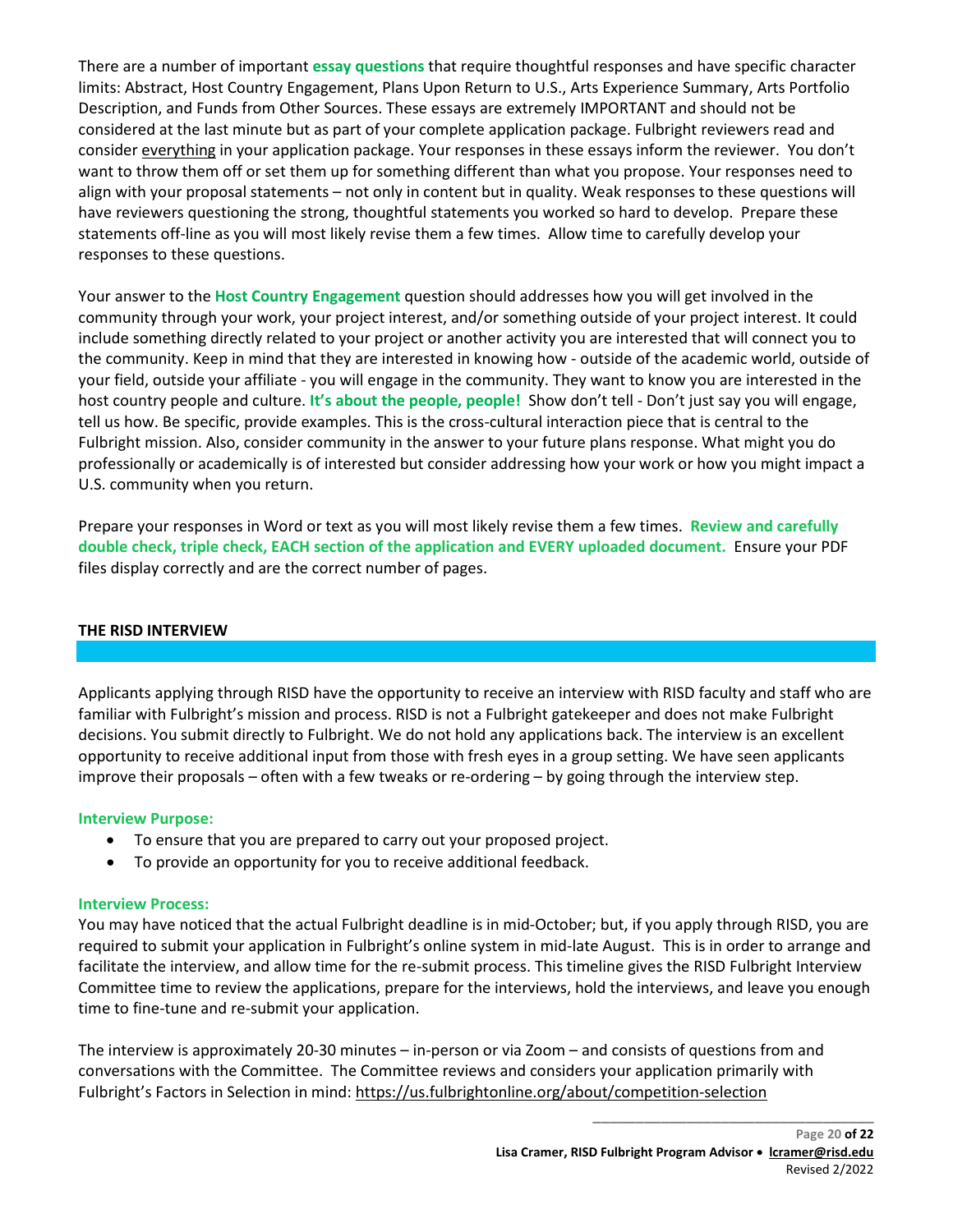You will be interviewed by 3-5 RISD faculty or professional staff members who may not represent the discipline of your proposal project. We reach out to a broad range of faculty and staff to join the RISD Interview Committee based on their experience, interest in, or commitment to cross cultural engagement, and/or their understanding of the impact of the Fulbright mission. Faculty and staff self-select their participation on the Committee based on their time and availability. The end of summer and the start of the semester is an incredibly busy time and we don't have the ability to curate the interviews to match your projects or discipline. Coordinating the interviews is tricky – simultaneously faculty and staff are signing up to interview and you are signing up to be interviewed, plus I'm very busy at this critical stage. So… interviews come together based on date/time and availability of all involved. Our RISD interviews actually reflect Fulbright reviews, particularly at the host country review stage, where your application will be reviewed by a well-educated, varied audience, likely not in your discipline. We are grateful for the time and energy of our interviewers, and find that their unique perspectives lead to conversations that are robust and insights that are helpful. And, of course, it is up to each applicant to get the most out of their interview by being prepared, articulating their ideas, and asking questions.

After your interview, you have the opportunity to make revisions to your application. It is important that these are limited, select, thoughtful changes as re-developing your proposal at this point is not a good idea. (Not to mention I will not have time to work with you through major revisions after the interviews.) I will then un-submit your application to allow you to revise and re-upload by the end of September.

# **SUPPLEMENTAL: CRITICAL LANGUAGE ENHANCEMENT AWARD (CLEA)**

The Critical Language Enhancement Award (CLEA) promotes the Fulbright Program's goal of cross-cultural exchange and dialogue through 3-6 months of intensive study.

# **About:**

CLEA is only offered in 6-10 of countries. The purpose is to cultivate higher levels of language proficiency prior to the grant and during the grant period. Depending on the country, language studies may be completed through formal classroom instruction, private tutoring, or a combination of the two. Applicants must meet the minimum CLEA language requirement by the start of the Fulbright grant, and demonstrate an interest in continuing their language training in future professional activities. Applicants receive: the same benefits and monthly maintenance stipends as for other Fulbright Student grants in the host country; tuition allowance for the approved language program and/or tutoring; an approximately \$100 Book allowance.

If you are applying to a country that offers CLEA, review[: https://us.fulbrightonline.org/applicants/types-of](https://us.fulbrightonline.org/applicants/types-of-awards/critical-language-enhancement-award)[awards/critical-language-enhancement-award](https://us.fulbrightonline.org/applicants/types-of-awards/critical-language-enhancement-award)

# **Process:**

Applicants check they are applying for CLEA in the online application and then respond to:

- Language Study Plan Choice:
	- o 3 to 6 month of intensive language study prior to the start of Study/Research grant. OR
	- o 2 months of study prior to the start of Study/Research, with an additional 1 to 4 months of 10 hours per week tutoring, or a combination, concurrently with the Fulbright project.
	- Language Study Plan Description (500 characters)
	- Describe the impact on your Fulbright project and future goals (500 characters)